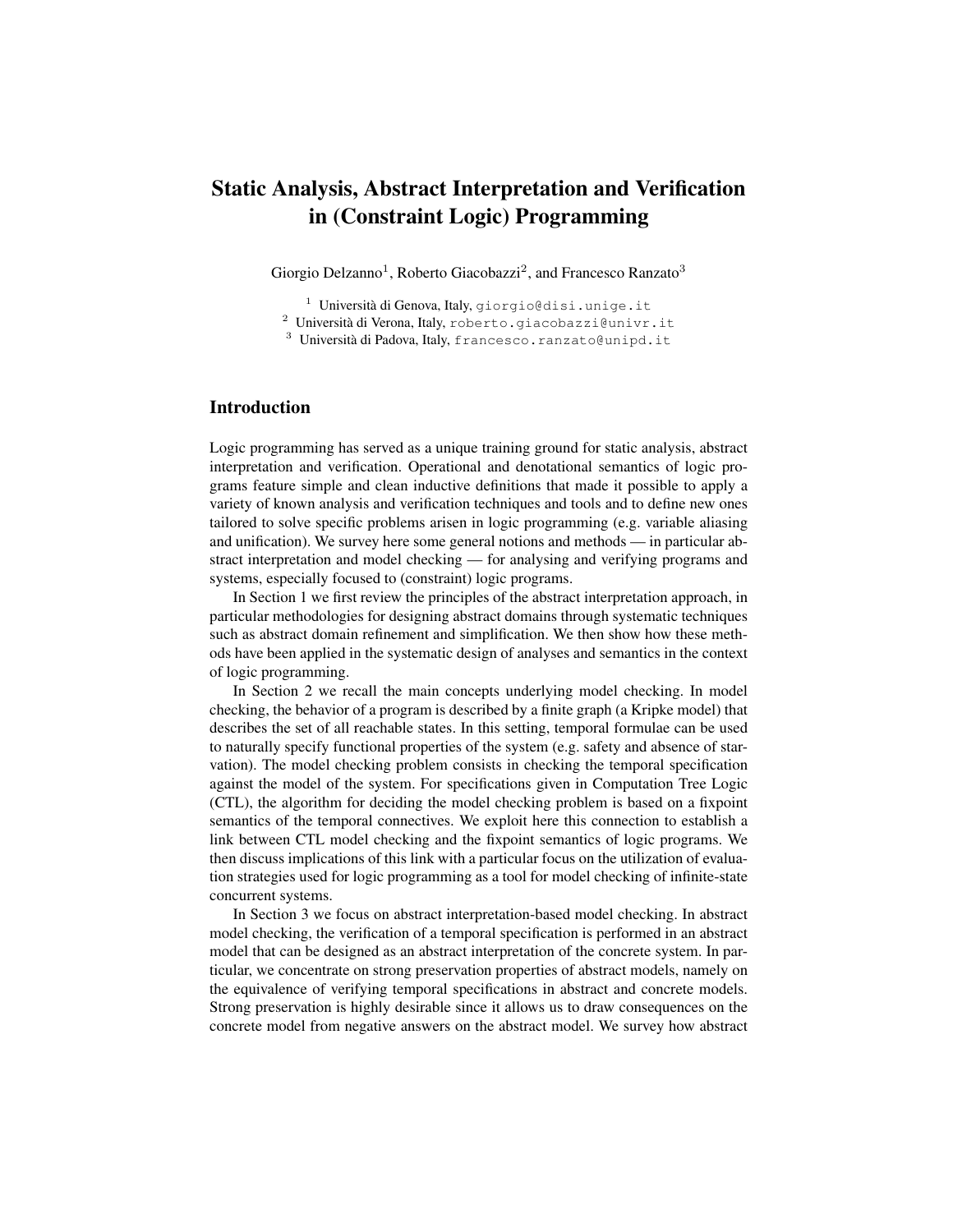interpretation allows to cast strong preservation as a completeness property of abstract models and consequently how this provides systematic methods to design strongly preserving abstract models through abstract domain refinements.

Finally, in Section 4 we discuss how methods used for evaluation and analysis of logic programs can be used to extend verification methods based on abstract model checking, e.g., to the case of infinite-state systems.

# 1 Semantics, Static Analysis and Abstract Interpretation

## 1.1 Abstract Interpretation Basics

One fundamental feature of abstract interpretation is that most properties in approximating semantics, like precision, completeness, and compositionality, which may involve complex operators, fixpoints etc., all depend upon the notion of *abstraction*, which is precisely and uniquely determined by the chosen domain of properties [16]. Central in the design of abstract interpretations is therefore the notion of *domain*. This is the case for instance in program analysis, in type inference and in comparative semantics, where the various abstract (approximate) semantics all correspond to suitable abstractions, namely domains.

In the following,  $\langle C, \leq, \vee, \wedge, \top, \bot \rangle$  denotes a generic complete lattice C, with ordering  $\le$ , lub  $\vee$ , glb  $\wedge$ , greatest element (top)  $\top$ , and least element (bottom)  $\bot$ . The downward closure of a subset  $S \subseteq C$  is defined as  $\downarrow S \triangleq \{x \in C \mid \exists y \in S, x \leq y\},\$ where  $\downarrow x$  is a shorthand for  $\downarrow \{x\}$ . The upward closure  $\uparrow$  is dually defined. The notation  $C \cong D$  denotes that C and D are isomorphic, possibly ordered, structures. Recall that a function  $f: C \to D$  is (Scott-)continuous if f preserves lub's of (nonempty) chains iff f preserves lub's of directed subsets. In what follows, we consider abstract interpretation based on Galois connections or, equivalently, closure operators [15, 16]. A pair of functions  $f : A \to B$  and  $q : B \to A$  between posets forms an adjunction, or Galois connection (GC for short), denoted by  $(A, f, B, g)$ , if

$$
\forall x \in A. \forall y \in B. \ f(x) \leq_B y \Leftrightarrow x \leq_A g(y).
$$

f (resp. g) is called the left- ( right-) adjoint to  $g(f)$  and it is an additive (co-additive) function, i.e.,  $f$  preserves lub's (glb's) of all subsets of  $A$  (empty set included). Additive and co-additive functions f admit, respectively, right  $f^+$  and left  $f^-$  adjoint as follows:  $f^+ \triangleq \lambda x. \vee \{y \mid f(y) \leq x\}$  and  $f^- \triangleq \lambda x. \wedge \{y \mid x \leq f(y)\}\.$  Let us also recall that  $(f^+)^- = (f^-)^+ = f$ . In GC-based abstract interpretation the concrete C and abstract A domains are often assumed to be complete lattices and are related by abstraction  $\alpha: C \to A$  and concretization  $\gamma: A \to C$  maps forming a GC  $(C, \alpha, A, \gamma)$ . If in addition  $\forall a \in A$ .  $\alpha(\gamma(a)) = a$ , then  $(C, \alpha, A, \gamma)$  is called a Galois insertion (GI). When  $(C, \alpha, A, \gamma)$  is a GI each value of the abstract domain A is useful in representing C, namely all the elements of A represent distinct members of C, being  $\gamma$  1-1. Any GC may be lifted to a GI by identifying in an equivalence class those values of the abstract domain with the same concretization. This process is known as reduction of the abstract domain. An (upper) closure operator on a poset C is a map  $\rho: C \to C$  which is monotone, idempotent, and extensive ( $\forall x \in C$ .  $x \leq \rho(x)$ ). The set of all closure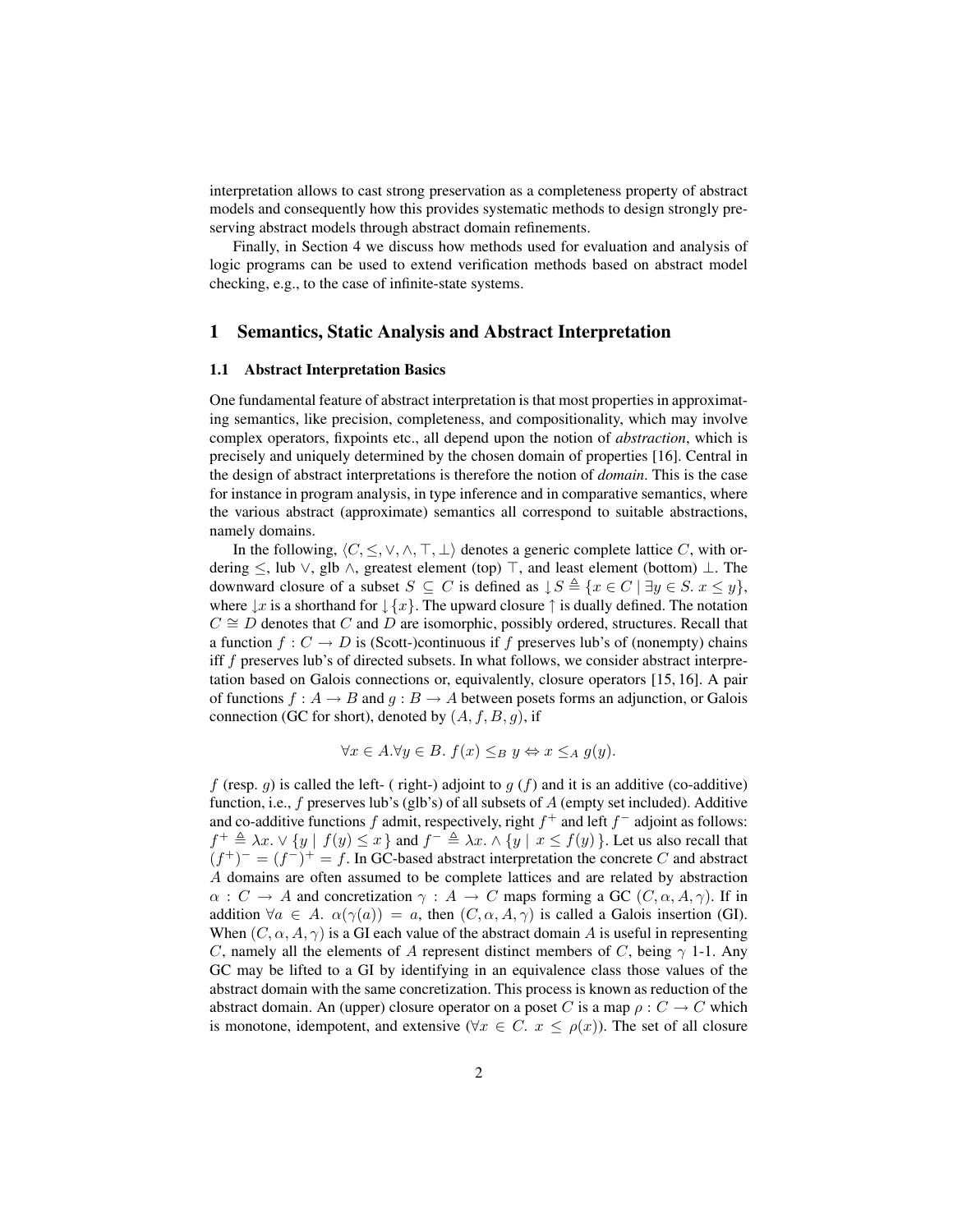operators on C is denoted by  $uco(C)$ . Each closure operator  $\rho$  is uniquely determined by its image  $\rho(C)$  as follows:  $\rho(x) \triangleq \wedge \{y \in \rho(C) \mid x \leq y\}$ . A fundamental property of closure operators is that if C is a complete lattice then both  $\langle uco(C), \sqsubseteq \rangle$ , where  $\sqcup$  is the pointwise ordering, and  $\langle \rho(C), \leq_C \rangle$  are complete lattices. It is well known since [16] that abstract domains can be equivalently specified either as Galois insertions or as closure operators on the concrete domain. In particular, a subset  $X \subseteq C$  is the image of a closure  $\rho$  on C iff X is a Moore-family of C, i.e.,  $X = \mathcal{M}(X) \triangleq \{\wedge S \in C \mid S \subseteq X\}$ (where  $\wedge \varnothing = \top \in \mathcal{M}(X)$ ) iff X is isomorphic to an abstract domain A in a GI  $(C, \alpha, A, \gamma)$ . For any subset  $X \subseteq C$ ,  $\mathcal{M}(X)$  is called the Moore-closure of X in C, i.e.,  $\mathcal{M}(X)$  is the least (w.r.t. set-inclusion) subset of C which contains X and it is a Moorefamily of C.  $\langle uco(C), \sqsubseteq \rangle$  is isomorphic to the so-called lattice  $\langle Abs(C), \sqsubseteq \rangle$  of abstract interpretations of C [16]. Hence, given any two abstractions  $A, B \in \text{Abs}(C)$ , A is more precise (or conrete) than B, denoted by  $A \sqsubseteq B$ , when  $B \subseteq A$  as Moore families of C. In the following, it is particularly convenient to identify an abstract domain  $A \in \text{Abs}(C)$ as (image of) a closure operator on C, which, as a function, is denoted by  $\rho_A$ .

## 1.2 Backward and Forward Completeness

Soundness of an abstraction can be specified in two equivalent ways [15]. Let C be a concrete domain,  $(C, \alpha, A, \gamma)$  a Galois insertion,  $f : C \to C$  a concrete semantic operation and  $f^{\sharp}: A \to A$  a corresponding abstract operation. Then,  $(C, \alpha, A, \gamma)$  and  $f^{\sharp}$  give rise to a sound abstraction when  $\alpha \circ f \subseteq f^{\sharp} \circ \alpha$ , or equivalently (by adjunction) when  $f \circ \gamma \subseteq \gamma \circ f^{\sharp}$ . While the above two definitions of soundness are equivalent, it turns out that they are not equivalent when equality is required and they encode two different forms of completeness: in the first case,  $\alpha \circ f = f^{\sharp} \circ \alpha$  is called backward ( $\beta$ -) completeness while  $f \circ \gamma = \gamma \circ f^{\sharp}$  is called forward (*F*-) completeness — the reason for these names will be clear later in the paper. B-completeness (see [44]) corresponds to ask that the abstract function  $f^\sharp$  perfectly mimics the concrete function  $f$  when the latter is approximated in  $A$ , viz. both functions are compared in the abstract domain  $A$ . On the other hand, F-completeness (see [37]) corresponds to ask that  $f^{\sharp}$  perfectly mimics the function  $f$  when applied to the same abstract value, viz. they are both compared in the concrete domain C.

Recall that the best correct approximation of f on the abstract domain  $\vec{A}$  is defined to be the abstract function  $\alpha \circ f \circ \gamma$ . It turns out (this is a simple extension of a characterization in [44]) that, given an abstract domain A, there exists an either  $\beta$ - or  $\mathcal F$ -complete abstract function  $f^{\sharp}$  defined on A iff the best correct approximation of f on A is, respectively, either  $\beta$ - or  $\mathcal F$ -complete. This means that both  $\beta$ - and  $\mathcal F$ -completeness are properties of abstract domains, namely a property of the GI  $(C, \alpha, A, \gamma)$ . Therefore, one may define B- and F-completeness as follows: an abstract domain  $A \in \text{Abs}(C)$  is B-(F-) complete for a semantic function f if  $\rho_{A} \circ f = \rho_{A} \circ f \circ \rho_{A}$  (f $\circ \rho_{A} = \rho_{A} \circ f \circ \rho_{A}$ ).

While B-completeness is well known in abstract interpretation and corresponds to the standard notion of completeness [44, 60], the notion of forward completeness is less known. B-completeness for a domain  $A$  means that the expessive power of  $A$  is such that no loss of precision is accumulated in  $A$  by abstracting in  $A$  itself the arguments of a semantic function f. Conversely,  $F$ -completeness means that no loss of precision is accumulated by approximating in A the result of the function  $f$  when computed on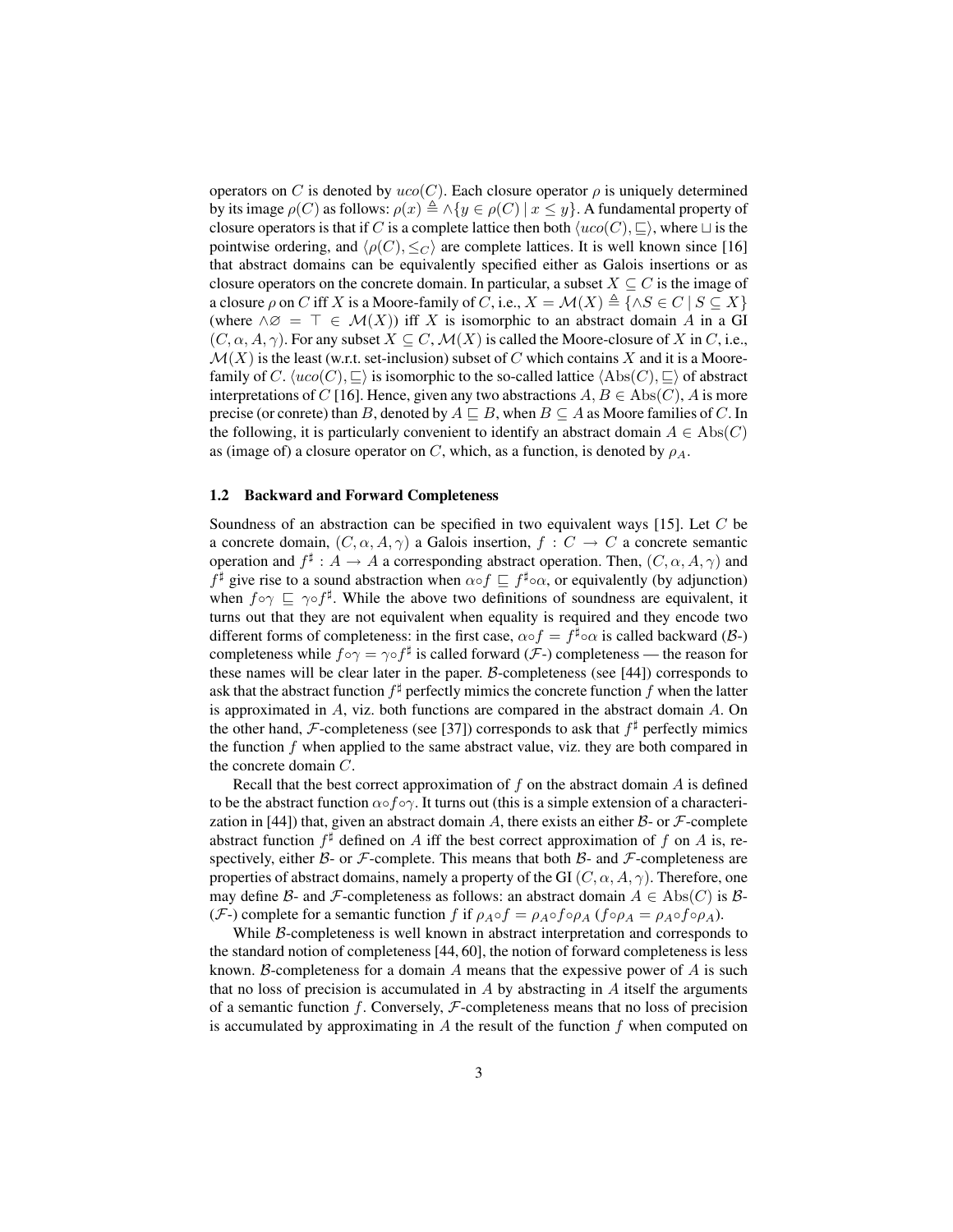

Fig. 1. The abstract domain  $Sign^+$  and two abstractions

abstract values in A. This justifies the choice of the backward and forward terminology above. We denote by, respectively,  $\mathcal{F}(C, f)$  and  $\mathcal{B}(C, f)$  the set of  $\mathcal{F}$ - and  $\mathcal{B}$ - complete abstractions of C for f. It is worth noting that in general  $\mathcal{F}(C, f) \not\subseteq \mathcal{B}(C, f)$  and  $\mathcal{F}(C, f) \not\subseteq \mathcal{B}(C, f)$ , namely  $\mathcal{B}$ - and  $\mathcal{F}$ -completeness are incomparable notions.

*Example 1.* Let  $Sign^+$  be the simple abstraction of  $\langle \wp(\mathbb{Z}), \subseteq \rangle$  for analysing integer variables depicted in Fig. 1. Consider the pointwise square operation  $sq : \wp(\mathbb{Z}) \to \wp(\mathbb{Z})$ defined as follows:  $sq(X) \triangleq \{x^2 \mid x \in X\}$ . Let  $\rho \in uco(\wp(\mathbb{Z}))$  be the closure operator associated with  $Sign^+$ , i.e.  $\rho = \gamma_{Sign^+} \circ \alpha_{Sign^+}$ , where the abstraction and concretization maps are the obvious ones. The best correct approximation of sq in  $Sign<sup>+</sup>$  is  $sq^{\sharp}: Sign^+ \to Sign^+$  defined as  $sq^{\sharp}(X) \triangleq \rho(sq(X)),$  with  $X \in Sign^+$ . It is easy to note that the closure operators  $\rho_a \triangleq \{Z, [0, +\infty], [0, 10]\}$  and  $\rho_b \triangleq \{Z, [0, 2], [0]\}$ , defined by their images — the images of  $\rho_a$  and  $\rho_b$  are depicted as bullets in Fig. 1 — are such that:

- $-\rho_a \in \mathcal{F}(Sign^+,sq^{\sharp})$  but  $\rho_a \notin \mathcal{B}(Sign^+,sq^{\sharp})$ : for example,  $\rho_a(sq^{\sharp}(\rho_a([0])) =$  $[0, +\infty]$  while  $\rho_a(sq^{\sharp}([0])) = [0, 10]$ ;
- $\rho_b \in \mathcal{B}(Sign^+, sq^{\sharp})$  but  $\rho_b \notin \mathcal{F}(Sign^+, sq^{\sharp})$ : for example,  $\rho_b(sq^{\sharp}(\rho_b([0, 2]))) =$  $\mathbb{Z}$  while  $sq^{\frac{1}{2}}(\rho_b([0,2])) = [0, 10].$

One key result in [44] provides a constructive characterization of the structure of abstract domains that are B-complete for continuous functions. Given a function  $f: C \rightarrow$ C and  $S \subseteq C$ ,  $f^{-1}(S)$  denotes the inverse image of f in S, i.e.,  $\{x \in C \mid f(x) \in S\}$ . Then, [44] shows that

$$
\rho \in uco(C) \text{ is } \mathcal{B}\text{-complete for } f \Leftrightarrow \bigcup_{y \in \rho(C)} \max(f^{-1}(\downarrow y)) \subseteq \rho(C) \tag{*}
$$

Let us consider Example 1. It is easy to see that  $\rho_a$  is not B-complete because  $\rho_a$ does not include the maximal inverse image of  $sq^{\sharp}$  of the subset  $\downarrow$  [0, 10], namely  $\max(sq^{\sharp^{-1}}(\downarrow[0,10])) = \{[0,2]\}.$ 

An analogous (and trivial to prove) result can be stated for  $F$ -completeness. In this case, F-complete domains can be characterized for merely monotone operations as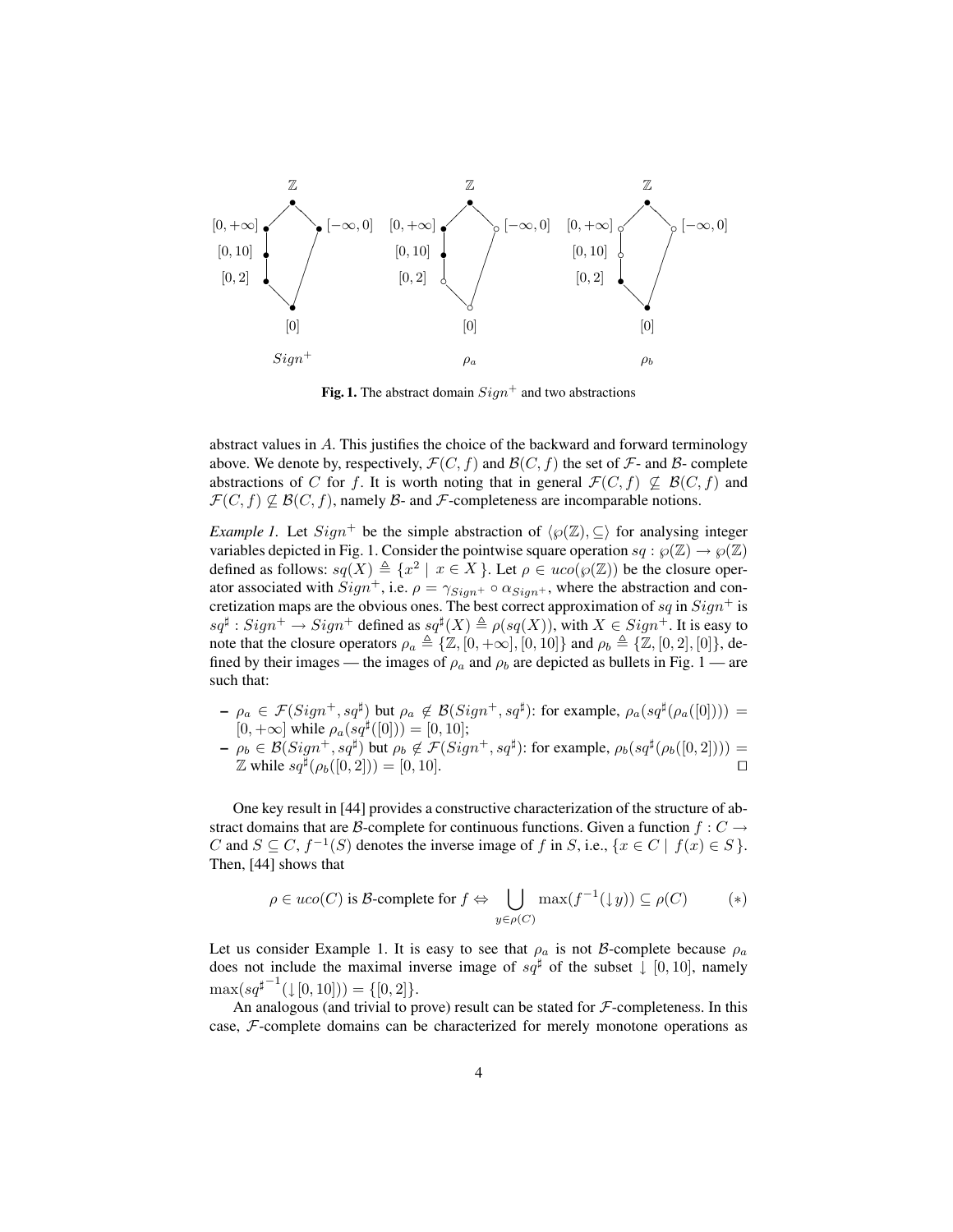follows:

$$
\rho \in uco(C) \text{ is } \mathcal{F}\text{-complete for } f \Leftrightarrow f(\rho(C)) \subseteq \rho(C) \tag{**}
$$

Thus, while B-complete domains  $\rho$  are closed under (maximal) inverse images of the function f on  $\rho(C)$ , F-complete domains  $\rho$  are closed under direct images of f on  $\rho(C)$ . It is easy to see in Example 1 that  $\rho_b$  is not *F*-complete because  $\rho_b$  does not include the direct image of  $sq^{\sharp}$ , for instance the value  $[0, 10] = sq^{\sharp}([0, 2])$ . Characterizations (\*) and (\*\*) together establish a tight relationship between  $\beta$ - and  $\mathcal{F}$ completeness, which can be specified as an adjunction when the concrete function admits a right adjoint. In fact, it turns out that if  $f : C \to C$  is an additive function (and therefore admits right adjoint  $f^+$ ) then

$$
\mathcal{B}(\wp(S), f) = \mathcal{F}(\wp(S), f^+). \tag{\dagger}
$$

Moreover, it is always possible, by relying on  $(*)$  and  $(**)$ , to associate with each continuous semantic function  $f : C \to C$  a corresponding domain refinement that transforms any abstract domain A into the closest (most abstract)  $\beta$ -/ $\mathcal{F}$ -complete domain for f which includes (i.e., is more precise than) A. This provides the notions of B- and F-complete shell [44]. The domain transformers  $\mathcal{R}_f^{\mathcal{B}}: uco(C) \to uco(C)$  and  $\mathcal{R}_f^{\mathcal{F}}: uco(C) \to uco(C)$  are defined as follows:

- 
$$
\mathcal{R}_f^{\mathcal{B}} \triangleq \lambda X \in uco(C) \cdot \mathcal{M}(\bigcup_{y \in X} \max(f^{-1}(\downarrow y)));
$$
  
-  $\mathcal{R}_f^{\mathcal{F}} \triangleq \lambda X \in uco(C) \cdot \mathcal{M}(f(X)).$ 

It is immediate to note that both  $\mathcal{R}_f^{\mathcal{B}}$  and  $\mathcal{R}_f^{\mathcal{F}}$  are monotone operators on  $uco(C)$ . The following equivalence, which follows from  $(*)$  and  $(**)$ , characterizes in a unique domain-equational form the  $\beta$ -/ $\beta$ -complete shell of abstract domains for a continuous function  $f : C \to C$ . Let  $A \in uco(C)$  and  $\ell \in \{B, \mathcal{F}\}\$ :

$$
X \sqsubseteq A
$$
 and X is  $\ell$ -complete for  $f \Leftrightarrow X = A \sqcap \mathcal{R}_f^{\ell}(X)$ .

Therefore, the most abstract domain that includes A and is  $\ell$ -complete for f is

$$
\ell\text{-}\mathrm{Shell}_f(A) \triangleq \mathrm{gfp}(\lambda X.A \sqcap \mathcal{R}_f^{\ell}(X)).
$$

This domain is called the  $\ell$ -complete shell of A with respect to f.

#### 1.3 Abstract Domain Refinement and Simplification

In recent years, systematic design methods of program analysis frameworks attracted a growing interest. This is mainly justified by the fact that the most successful static analyzers are parametric with respect to the property of interest [20] and therefore allow to easily handle a variety of possible analyses. Moreover, automatic methods for tuning static analyses in accuracy and cost are needed in order either to avoid reimplementation when these analyses are modified or to minimize false alarms. Similar constructions are also used in designing semantics by abstract interpretation (e.g., Hoare logic as tensor product [14] and compositional semantics as reduced power [33, 42]) and in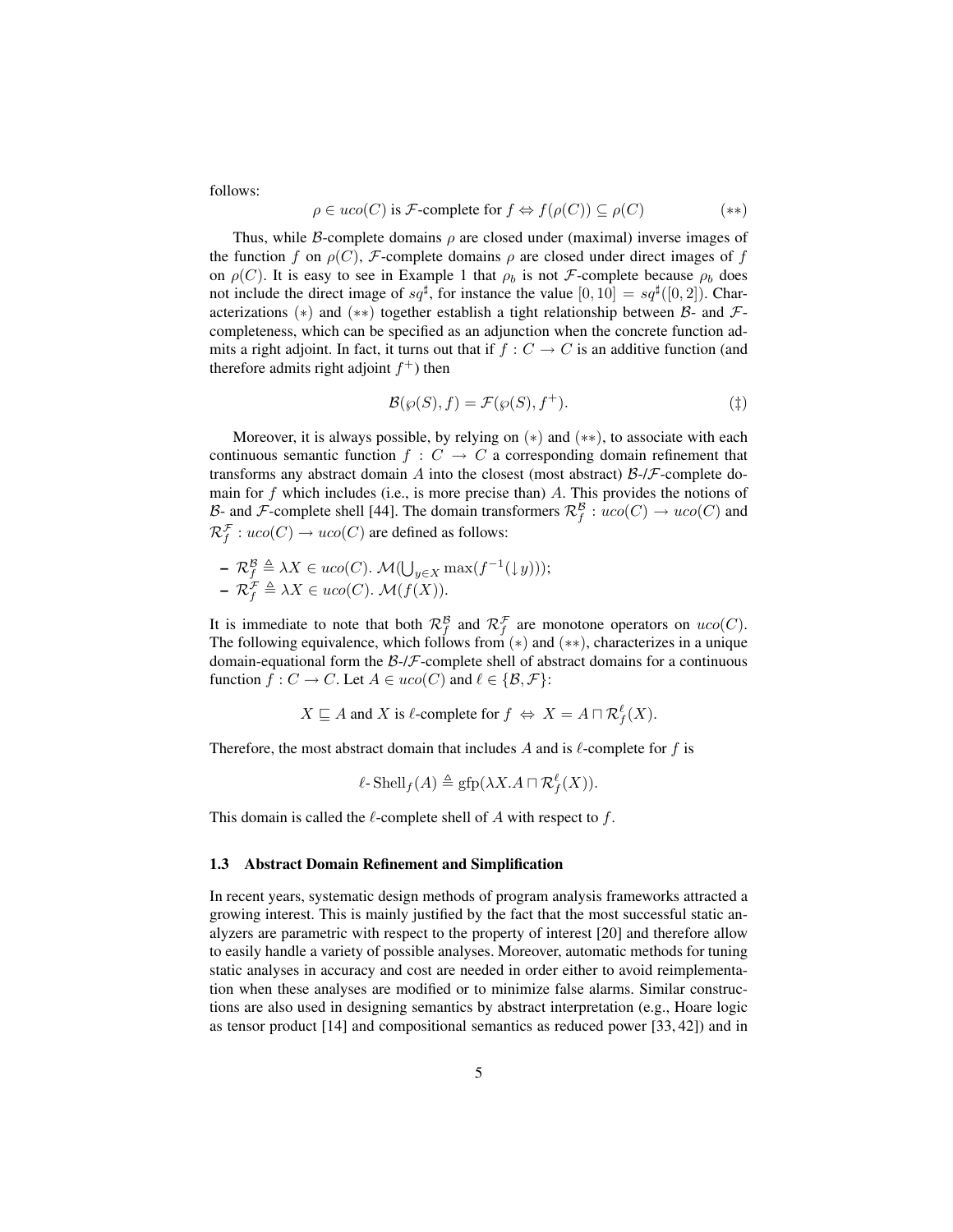type inference (e.g., polymorphism as disjunctive completion [13, 52]). Formal methods that compare/transform abstract interpretations are therefore inherently based on corresponding methods to compare/transform abstract domains. A domain, at any level of abstraction, is a set of mathematical objects which represent the properties of interest about a computational system and that are partially ordered with respect to their relative degree of precision. In program analysis, for instance, the design of a static analyzer basically corresponds to study a particular abstract domain, while modifying domains corresponds to modify analyses. As shown for instance in [71] for a reconstruction of groundness analysis in logic programming, the design of a complex abstract domain is generally the result of a number of steps which can be in some cases made systematic by applying suitable domain transformers to simpler domains for the property of interest.

The main idea behind domain transformers in abstract interpretation consists in designing abstract domains systematically from the specification of some simpler domains of basic properties of interest and then solving a recursive domain equation in order to achieve completeness with respect to some target precision level. This game can be played for most of the existing abstract domain transformers, by viewing them as instances of completeness refinements: (1) in program analysis, where a given simple (and imprecise) analysis is refined until completeness is reached by avoiding specific families of false alarms, and (2) in program semantics where a given observation is refined towards completeness in order to attain compositionality, condensation properties, etc.

The foundations of a theory of abstract domain transformers were layed by Cousot and Cousot [16] in 1979. In that seminal work the authors introduced the main structure of abstract domains enjoying Galois connections and some fundamental operators for systematically compose domains in order to achieve attribute independent and relational analyses (respectively, the reduced product and reduced power operations). Since then, a number of papers put forward novel domain transformers and studied the impact of these operations in designing abstract interpreters for specific program analysis and languages. These include Cousot and Cousot's reduced product, disjunctive completion and reduced cardinal power [16–18]; Nielson's tensor product [61]; Giacobazzi et al.'s dependencies, dual-Moore-set completion, complete kernels and shells, Heyting completion, and least disjunctive basis [40, 44, 46]; Cortesi et al.'s open product, pattern completion, and complementation [11]. The notions of domain refinement and domain simplification, introduced in [27, 39], provided the very first generalization of these ideas. Intuitively, a refinement is any domain operator that performs an action of refinement with respect to the standard precision ordering  $\subseteq$ , i.e., that adds information to domains; on the other hand, simplificators and compressors perform the dual action of "taking out" information from domains. Still these operators represent a basis for any design of abstractions.

Many domain refinements can be specified as  $F$ -complete refinements with respect to a given semantic operation [35]. Intuitively, a domain refinement can be viewed as adding the functionalities of a given semantic operation of interest, that is, the direct image of a semantic function. As a result of the above properties of complete abstractions, this corresponds to say that a domain refinement can be specified as (greatest) solution of a  $\mathcal F$ -completeness equation. As recalled above in  $(\uparrow)$ , whenever the seman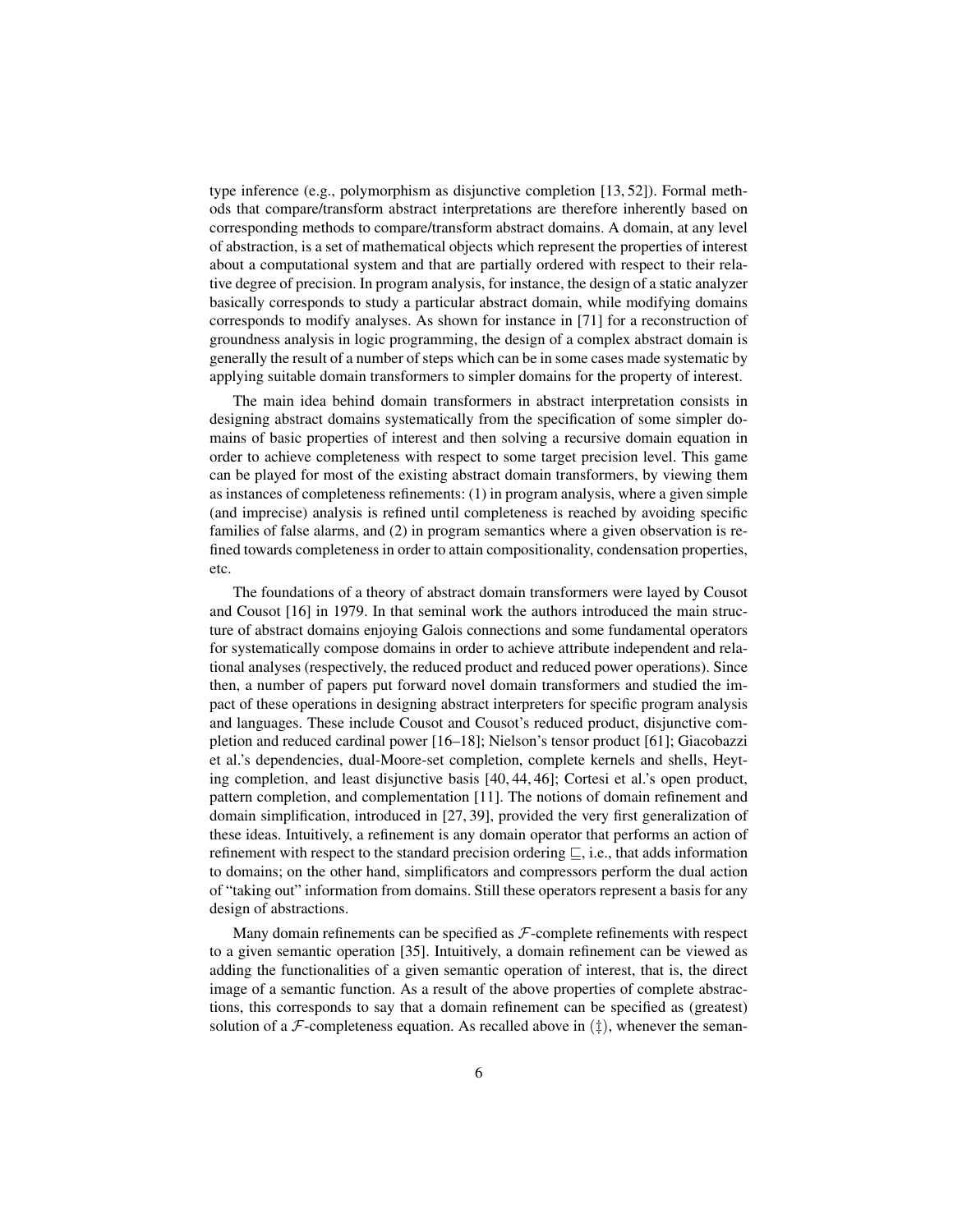tic operation is additive, such a characterization can be put in an equivalent formulation in terms of B-completeness.

Clearly, the construction of domains by iterative refinement (e.g., by solving a recursive domain equation) may lead to excessively complex domains for practical applications, as well as it may be interesting to isolate inner structures inside complex domains that model precisely some basic properties around which complex abstract domains are built. As observed in [39], it is possible to define a dual theory of domain simplificators and compressors, which shares with the above theory of domain refinements precisely the same, but dual, ideas and constructions. The common aspects of simplificators and compressors is that they both reduce precision in domains. A typical pattern for domain simplificators is the operation that transforms a given domain A into the most concrete (when it exists) among the abstractions of  $A$  which is complete for a given function. Like refinements, also simplificators and compressors have a constructive definition as (greatest) solutions of (systems of) recursive domain equations [44]. The main difference between simplificators and compressors can be grasped by viewing how they react when composed with the corresponding refinements, when they exist. Assume that an idempotent refinement  $R$  is given.  $R$  admits a simplificator  $S$  when, for any abstraction X,  $\mathcal{R}(\mathcal{S}(X)) = \mathcal{S}(X)$  and  $\mathcal{S}(\mathcal{R}(X)) = \mathcal{R}(X)$ . This holds when both  $\mathcal R$  and  $\mathcal S$  transform domains to meet a given common property, like, for instance in the above case, completeness. A relevant example of domain refinement which has a corresponding simplificator is in fact the complete shell refinement in [44]. The complete shell refinement, given a domain A, returns the most abstract domain which includes A and is complete for some given semantic operation  $f$ ; the corresponding simplificator, called complete core, returns the most concrete domain which is contained in A and is complete for f. Compressors, instead, act like "zip" runs on files. If  $R$  is a given domain refinement, C is a compressor for R if, for any abstraction X,  $\mathcal{R}(X) = \mathcal{R}(\mathcal{C}(X))$ and  $\mathcal{C}(\mathcal{R}(X)) = \mathcal{C}(X)$ , namely when  $\mathcal{C}(X)$  is the most abstract domain B such that  $\mathcal{R}(B) = \mathcal{R}(X)$ , and this basically holds when the whole refined domain  $\mathcal{R}(X)$  can be fully reconstructed by refinement from its so-called basis  $B = \mathcal{C}(X)$ . A domain theoretic definition of abstract domain compressors has been introduced in [41]. Examples of domain compressors include complementation [11, 28], which is the compressor associated with reduced product, and least disjunctive basis [40], which is associated with the disjunctive completion refinement. Clearly, not all refinements admit a corresponding simplificator or compressor. Moreover, as suggested by the above definitions, it is possible to relate refinements and simplificators/compressors by means adjunctions [35, 39].

# 1.4 How to Cook an Abstract Domain or Semantics

The above methods can be used as a recipe for "cooking" an abstract domain/semantics for specific applications.

- 1. Specify a concrete semantics for the considered programming language, with a (possibly many sorted algebra as) concrete domain  $C = \langle C, op_1, \ldots, op_n \rangle;$
- 2. Identify, as a subset of the lattice of abstract interpretations, some basic semantics properties  $\pi \subseteq \text{Abs}(C)$  that are to be preserved by the abstraction process;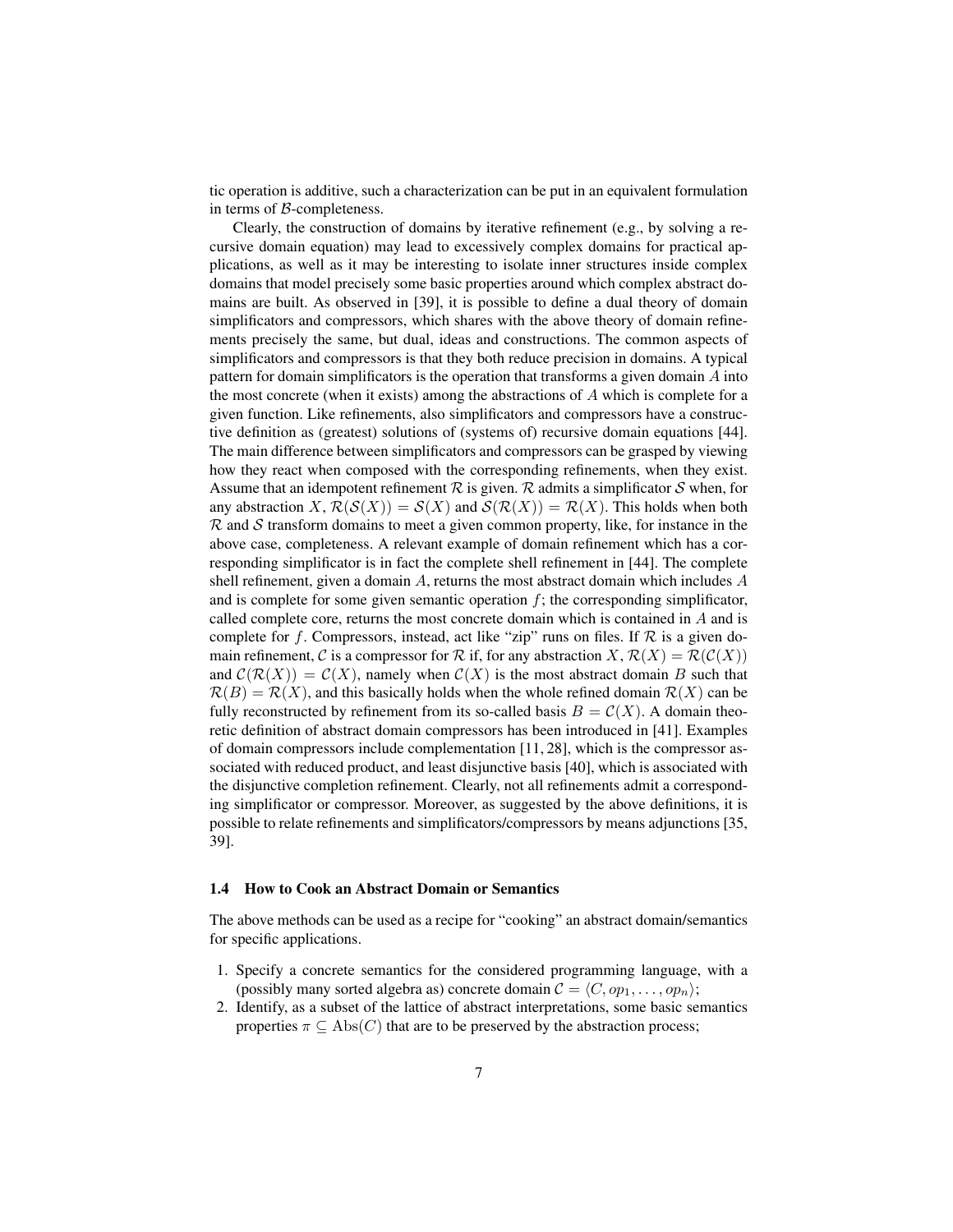- 3. Design a suitable refinement  $\mathcal{R}_{\pi}$  which adds to domains some functionalities of the concrete algebra C, in such a way that  $\mathcal{R}_{\pi}(X) = X \Rightarrow X \in \pi$ ;
- 4. Define an adequate abstract domain A that encodes the basic properties of interest (e.g. the basic properties to analyze) concerning concrete data objects;
- 5. Solve the (system) of recursive domain equations  $X = A \cap \mathcal{R}_{\pi}(X)$ .

Step (1) is common to any abstract interpretation, and corresponds to the design of a suitable base (typically collecting) semantics. Step (2) is instead a meta-level operation: The designer has to identify the common structure of any domain which shares a given semantic property that has to be preserved in the abstraction process. This may include completeness, compositionality, and any combination of semantic properties of interest for the specific application. A taxonomy of basic observable properties of semantics is essential in order to solve this problem, see e.g. [21] for a recent account on the logic programming case. Step (3) is strongly related to step (2) and is based on the theory of domain refinements described above [39]. Step (4) strongly needs a creative contribution of the designer, which has to guess a minimal domain of basic properties of interest for concrete data objects. Compressors may provide here a tool for simplifying and adapting the solutions envisaged at design time. Steps (5) is standard. Most of these steps, in particular (3) and (5), are systematic and, in most cases, constructive.

## 1.5 Applications in Logic Programming

Logic programming has been an ideal programming setting where the above ideas have found straight application. This because of the clean nature of the declarative semantics of a (constraint) logic program, which consists of a simple fixpoint solution of a recursive equation on predicates, where ground predicates provide the so called model-based semantics and possibly nonground predicates provide the so called computed-answer substitution semantics, also called s-semantics [26]. This motivates the use of logic programming as a natural and intelligible environment where abstract domain transformers can be tested and applied for a very first practical use, and characterized the research in abstract interpretation in the years across Y2000 mainly in Padova, Parma, Pisa and Verona. Of course, all the above definitions and notions hold on generic complete lattices and semantic structures, fulfilling the language independence feature of abstract interpretation. Here, we list some results in semantics and static program analysis obtained by applying the above mentioned domain transformers. These results are characterized by a scattered coverage of known and new properties of semantics of logic programming, all having a distinctive nature of being systematically derived by means of abstract domain transformations. The result was a puzzle of methods and techniques for handling semantics and analyses with the ambition of fully developing Strachey's programme of *"understanding of the mathematical ideas of programming languages and combine them with other principles of common sense as correctives of exaggeration, allowing the individual reader to draw as moderate conclusions as she/he will"* [74].

Analysis. The abstract domain for relational groundness analysis *Pos* has been reconstructed as solution of a completeness problem, i.e., as greatest (w.r.t.  $\Box$ ) solution of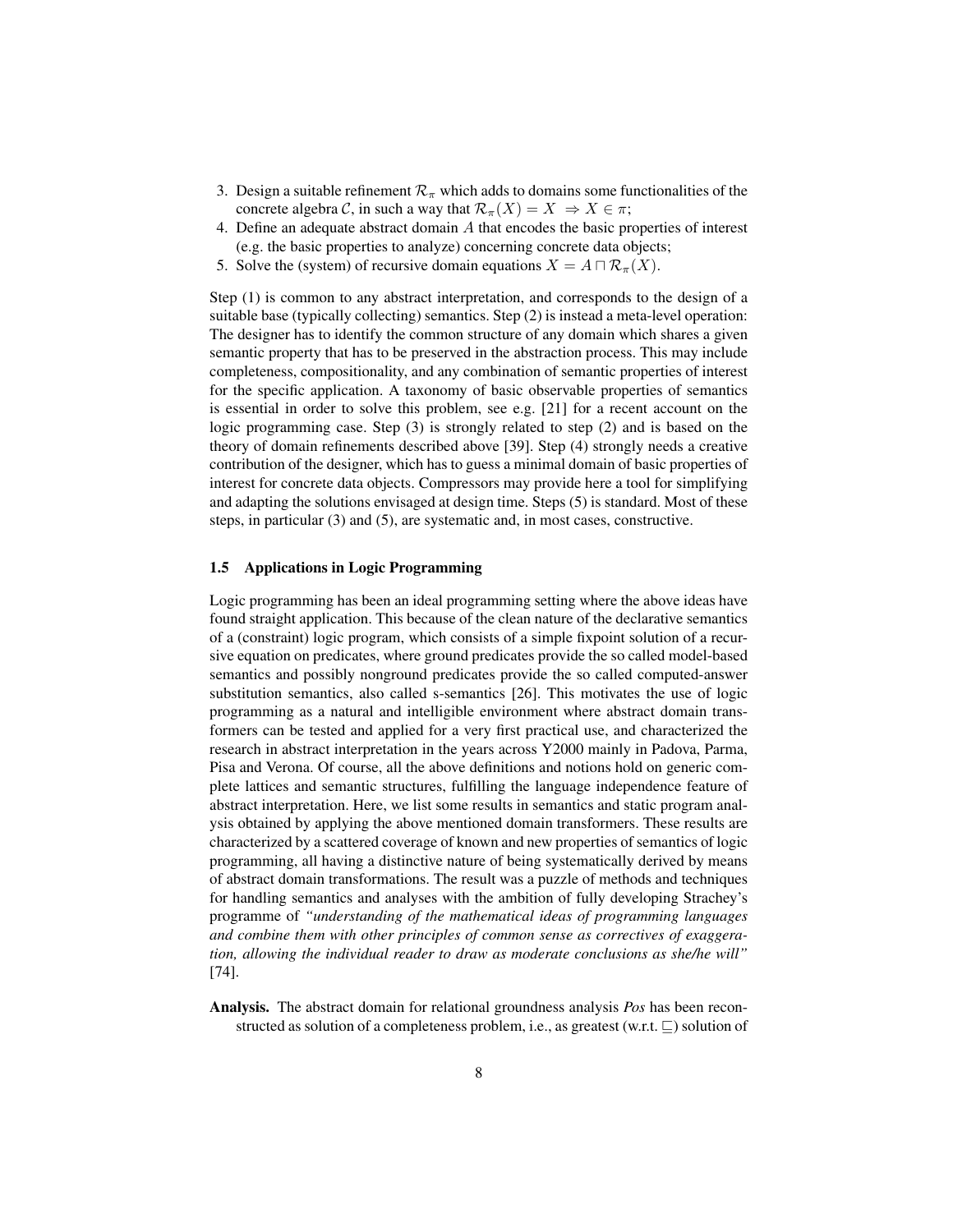the simple recursive abstract domain equation  $X = \mathcal{G} \cap (X \to X)$  over the concrete domain of downward-closed sets of idempotent substitutions with respect to variable instantiation, where  $\rightarrow$  is the Heyting completion of an abstract domain [46] and  $G$  is the basic domain for groundness analysis, specifying whether a variable is ground or not [71]. Disjunctive completion and bases for groundness analysis have been studied in [40].

The phenomenon of so-called condensation in logic program analysis has been fully modeled as a completeness property of the underlying abstract domains in [45]. A static analysis is condensing if (bottom-up) goal-independent and (topdown) goal-dependent analyses agree, i.e., whenever it is possible to reconstruct the analysis of a given goal from the result of a goal-independent analysis without loss of precision. In this case, a condensing domain can always be systematically derived from a possibly noncondensing one A by solving the recursive domain equation  $X = \overline{A} \sqcap X \sqcap (X \to X)$  on the concrete quantale of sets of idempotent substitutions, where the conjunction  $\wedge$  in the quantale of idempotent substitutions is most general unification and where  $\stackrel{\wedge}{\sim}$  is the linear refinement with respect to ∧ [45]. Condensing domains for freeness, independence, type representations, pairindependence, non-pair-sharing, and information-flow analysis have all been derived in this way in [45, 56–58, 73]. A condensing domain for sharing analysis, i.e., a solution to the equation  $X = Sh \sqcap X \sqcap (X \xrightarrow{\wedge} X)$ , with *Sh* being the domain for set-sharing, is still unknown. Completeness has been also used in combination with complementation to prove that set-sharing is redundant for pair-sharing [3].

Semantics. Semantics can be composed and complemented as easy as abstract domains. Applications in logic programming have shown that the semantics  $S \boxminus C$ , obtained by complementing [11] the Clark semantics of correct answer substitutions  $\mathcal C$  with respect to the more concrete semantics of computed answer substitution  $S$ , corresponds precisely to the fully abstract semantics for partial computed answer substitutions [38]. Similar characterizations have been obtained by domain complementation of Clark vs. Herbrand model-based semantics and call vs. success pattern semantics [38]. By considering linear refinement, the OR-compositional semantics of logic programs can be systematically derived as least solution of the recursive domain equation  $X = S \cap X \cap (X \to X)$  over the concrete quantale of SLD-traces of atoms where conjunction is trace concatenation  $\sim$  [42] and  $\sim$  is the linear refinement w.r.t.  $\frown$ . A more general construction for arbitrary compositional semantics on traces can be found in [34].

# 2 Temporal Logic and Model Checking

# 2.1 Basics of Model Checking

Model checking (see e.g. [10]) is a technique for verifying finite state (concurrent) systems. It has been applied to verify properties of digital circuits, communication protocols, and, in the last years, to abstract models of software programs. Model checking is automatic and, if the model contains an error, it produces a counterexample that can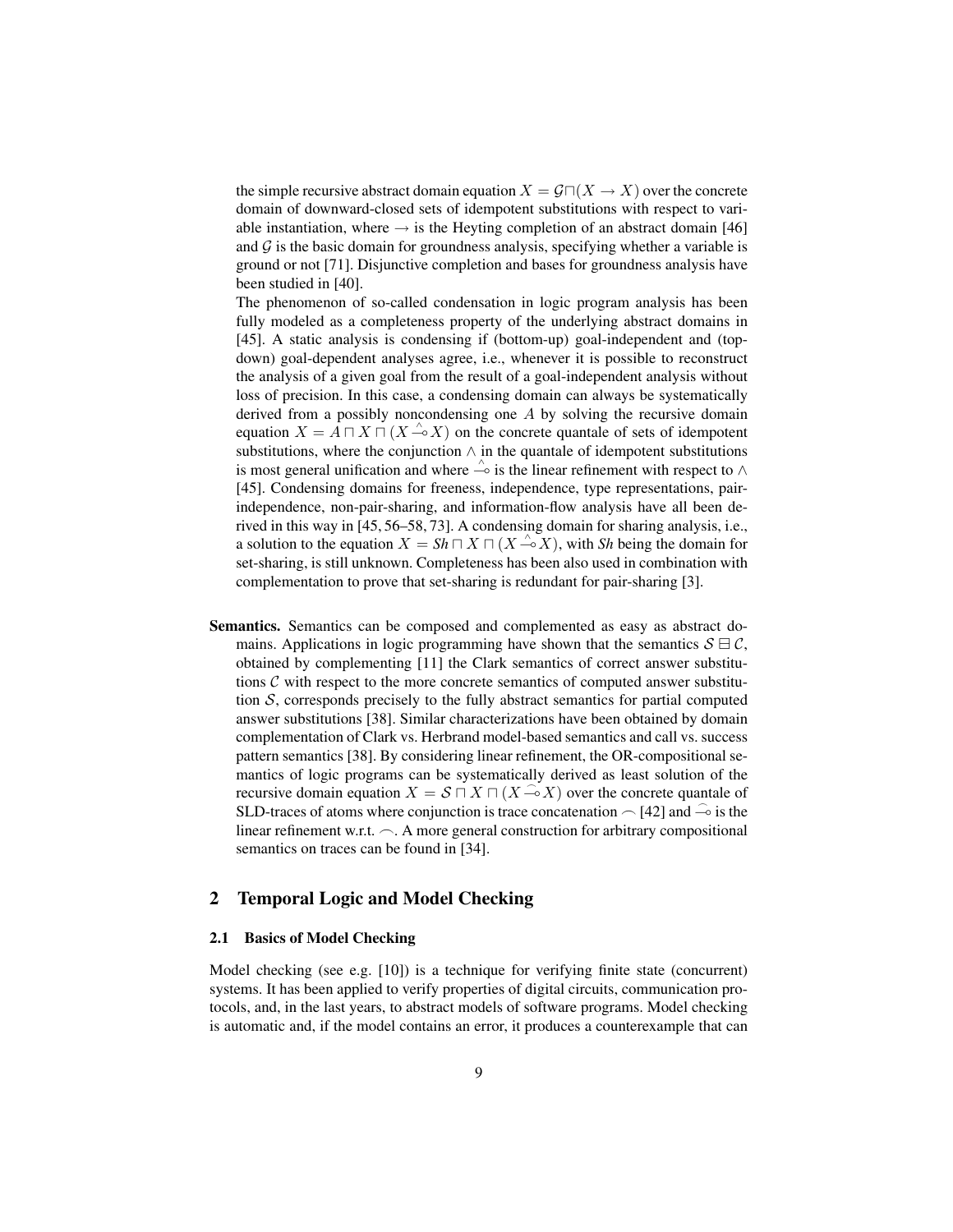be used to find the error in the original system. Model checking is based on the following ingredients: a specification language to describe a model of the behavior of a given system, a logic to describe the properties that the model is suppose to satisfy, and a decision procedure to test the properties against a model. The behavior of a system is described by means of a Kripke model, i.e., a finite graph in which nodes are labeled by propositions and edges represent transitions between states (the transition relation). Propositions represent local properties of a given state. Global properties are described in temporal logic, a formalism that can be used to reason on the transitive closure of the state transition relation. There exist several types of temporal logic specification languages. In this paper we focus on Computation Tree Logic (CTL).

Computation Tree Logic CTL can be used to reason about branching time properties of a Kripke model. A CTL model is a tuple  $M = \langle \text{States}, \to, \ell \rangle$  such that States is a set of states,  $\rightarrow \subseteq$  States × States is a (typically total) transition relation and  $\ell$ : States  $\rightarrow \wp(A \text{tom})$  is a labeling function that defines the set of atomic predicates, taken from a finite set Atoms, that holds at each state. When a labeling function is omitted, we assume that  $\ell(s) = \{s\}$  (i.e., states are used as predicates). CTL formulae extend propositional logic with temporal formulae of the form  $Q_PQ_T$ , where  $Q_P$  is a path quantifier and  $Q_T$  is a temporal quantifier. The path quantifier can be either A (for all paths) or  $E$  (there exists a path). The temporal quantifier can be either  $X$  (next state), F (eventually), G (always), or U (until). For instance, the formula  $EX\varphi$  holds in the current state if there exists a successor in which  $\varphi$  holds,  $EF\varphi$  holds in the current state if there exists a path in which  $\varphi$  eventually holds, and AG $\varphi$  holds in the current state if in all paths  $\varphi$  always holds. To formally define the semantics of CTL formulae, we define a path  $\sigma$  in  $M$  as an infinite sequence of states  $s_0s_1 \dots s_i \dots$  such that  $s_k \to s_{k+1}$ for  $k \geq 0$  and we use  $\sigma[i]$  to denote the *i*-th state in  $\sigma$ . Furthermore, we use  $P_M(s)$  to define the set of paths  $\sigma$  in M such that  $\sigma[0] = s$ . The satisfiability relation  $M, s \models \varphi$ is defined then as follows:

 $-M, s \models p \text{ iff } p \in \ell(s)$  $-M, s \models \neg \phi$  iff  $s \not\models \phi$  $-M, s \models \varphi \vee \psi \text{ iff } s \models \varphi \text{ or } s \models \psi$  $- M, s \models \mathsf{EX} \varphi \text{ iff } \exists \sigma \in P_M(s) \ldotp \sigma[1] \models \varphi$  $- M, s \models E(\varphi \cup \psi)$  iff  $\exists \sigma \in P_M(s) \exists j \geq 0.$   $\sigma[j] \models \psi \land (\forall k \in [0, j).$   $\sigma[k] \models \varphi)$ –  $M, s \models \text{EF}φ \text{ iff } \exists σ \in P_M(s) \exists j \geq 0 \ldotp σ[j] \models φ$  $- M, s \models \mathrm{EG}\varphi \text{ iff } \exists \sigma \in P_M(s) \ \forall j \geq 0 \ldotp \sigma[j] \models \varphi$ 

The semantics of the other logical/temporal operators is derived by exploiting semantic equivalences like  $\neg EF \varphi \equiv AG \neg \varphi$ .

**Model Checking Problem** Given a CTL model M, an initial state  $s_0$ , and a CTL formula  $\varphi$ , the CTL model checking problem consists in checking whether  $M$ ,  $s_0 \models \varphi$ holds or not.

CTL formulas can be used to express functional properties of a concurrent system like mutual exclusion, termination, absence of starvation, etc. For instance, assume that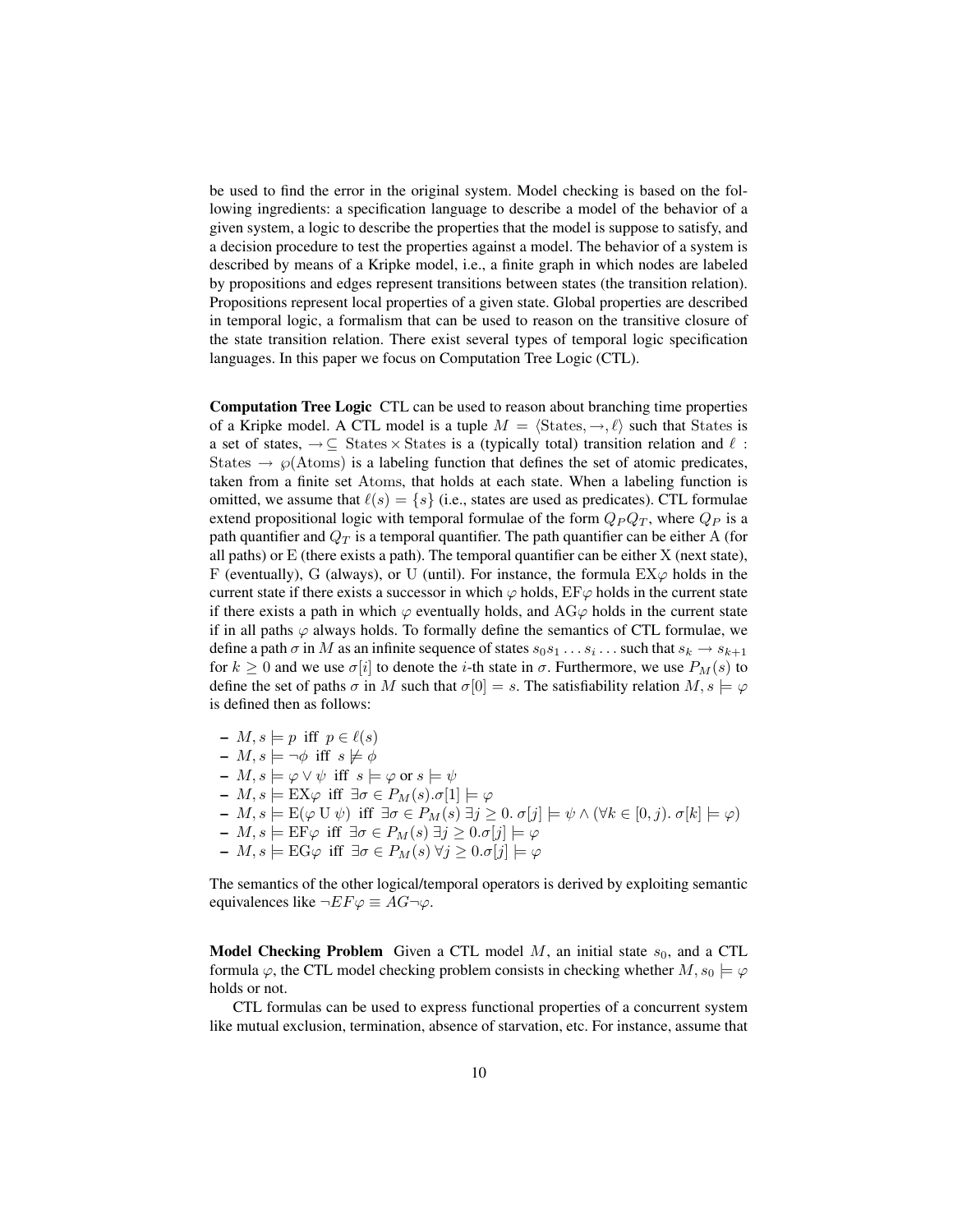proposition  $cs_i$  denotes states in which process i is in its critical section. Mutual exclusion for processes  $1, \ldots, n$  is represented then by the CTL property  $AG(\neg(\bigwedge_{i=1}^{n} cs_i)),$ i.e., for all paths and all states, it is never the case that the formula  $cs_1 \wedge cs_2 \wedge \ldots \wedge cs_n$  is satisfied. For finite-state Kripke models, the CTL model checking problem is decidable in polynomial time as discussed in the next section.

#### 2.2 Model Checking Algorithm

The model checking decision procedure is based on a fixpoint characterization of the semantics of CTL formulae. Given a formula  $\varphi$ , we define its denotation as the set of states that satisfies it, namely,

$$
\llbracket \varphi \rrbracket \triangleq \{ s \in \text{States} \mid M, s \models \varphi \}.
$$

The set of CTL formulae ordered with respect to the inclusion of their denotations forms a complete lattice. The bottom element is false (any unsatisfiable formula), the top element is  $true$  (any tautology), and  $\wedge$  and  $\vee$  correspond to the greatest lower bound and the least upper bound operations, respectively. Temporal connectives can be viewed as transformers of sets of states (i.e., of denotations). To clarify this point, let us recall that temporal connectives as e.g. EF satisfy expansion axioms like

$$
EF\varphi \equiv \varphi \vee EX EF\varphi.
$$

Lifting this axiom to the denotation level we obtain the fixpoint equation

 $Z = h(Z)$ 

where  $h : \wp(\text{States}) \to \wp(\text{States})$  is defined as

$$
h \triangleq \lambda Z.\llbracket \varphi \rrbracket \cup Pre(Z)
$$

where  $Pre(Z)$  is the set of predecessor states of Z, i.e.,

$$
Pre(Z) \triangleq \{ s \in \text{States} \mid \exists s' \in Z.s \rightarrow s' \}.
$$

The denotation of the formula  $E\psi$  is the *least fixpoint* of the operator h, which is monotonic over the complete lattice  $\langle \wp(\text{States}), \subseteq, \cup, \cap, \text{States}, \varnothing \rangle$ . By applying Knaster-Tarski fixpoint theorem, the least fixpoint of h is the union  $\bigcup_{i\geq 0}I_i$  of the sets  $I_0,\ldots,I_i,\ldots$ inductively defined as  $I_0 = \emptyset$  and  $I_{i+1} = h(I_i)$  for  $i \geq 0$ . This computation corresponds to a backward visit of the graph that defines the state transition relation starting from the set of states that satisfy  $\varphi$ . Since the model has finitely many states this backward analysis is always guaranteed to terminate and requires a number of steps that is linear in the size of the model (in the worst case one state is added in each computation of Pre).

A similar reasoning can be applied to the other CTL connectives. The denotation of formulae that quantify over all states along a path, like AG and EG, can be computed as greatest fixpoints of their corresponding transformers, whereas the denotation of temporal formulae like AF and EF can be computed as least fixpoints. The model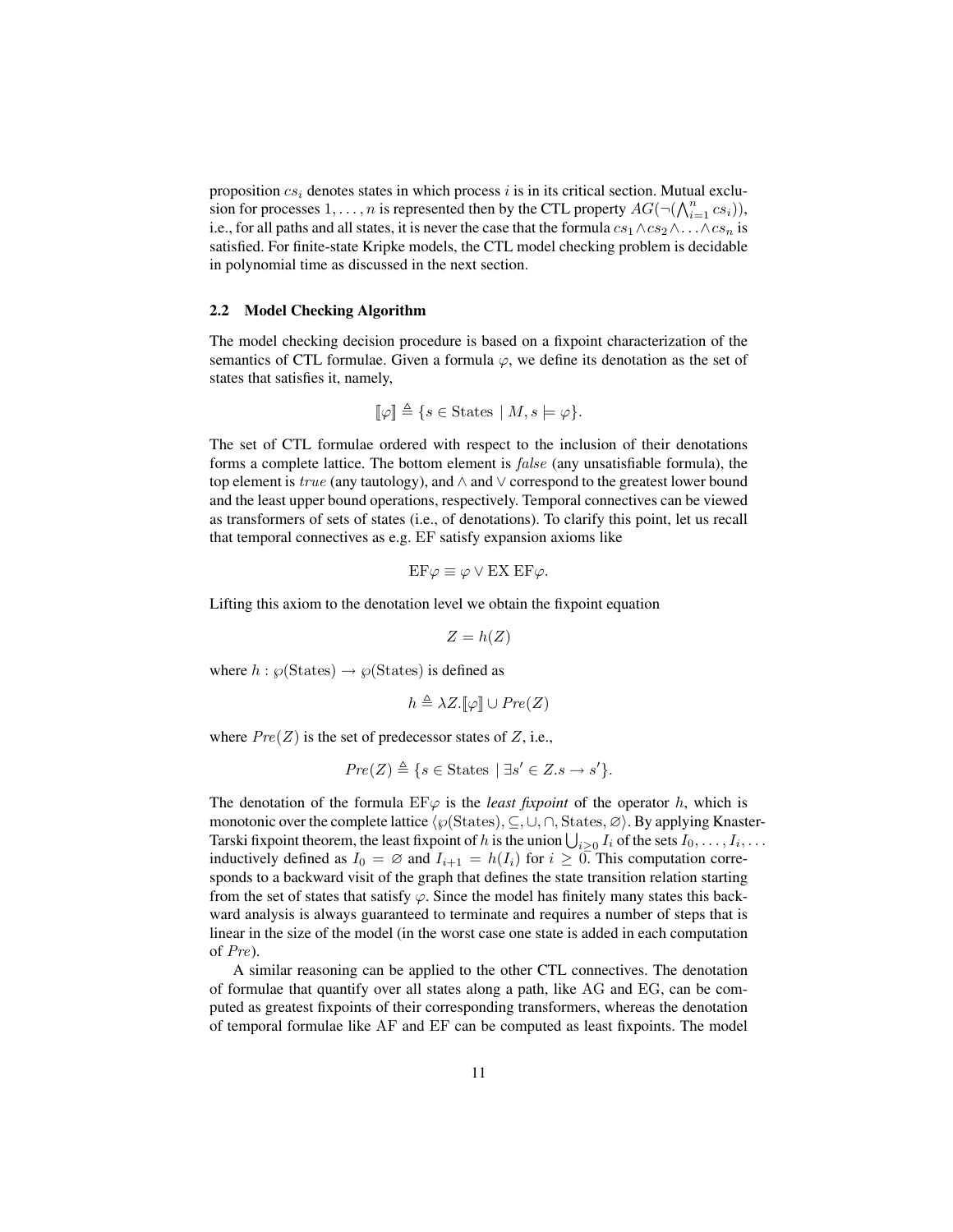checking algorithm is defined then by induction on the structure of the input formula  $\varphi$ and computes its denotations bottom-up starting from the denotations of its subformulae. For instance, given the formula AG((EF  $p \wedge q$ ) we first compute the denotation of the subformula  $E F p$ , by means of a least fixpoint computation, and that of q. We then compute their intersection I. Finally, we compute the denotation of the transformer AG applied to I by using a greatest fixpoint computation.

The time complexity of this model checking algorithm is polynomial in the size of the input formula  $\varphi$  and of the model M. It is important to notice that the number of states in the transition graph is in general exponential in the description of the model which is usually given in some high level language (e.g. a collection of formulae), and this is commonly referred to as state explosion problem. Heuristics like symbolic model checking [6] attack this problem by using compact representations of sets of states, e.g., by using binary decision diagrams as a representation of sets of states.

# 3 Abstract Model Checking and Refinement

Approximate automated verification by abstract model checking [9] provides one important solution to the state explosion problem [8] that arises in model checking systems with parallel components. In abstract model checking, approximation is encoded by an abstract model  $A$  that hides some details of the concrete model  $M$  so that verification becomes more efficient on  $A$  rather than on  $M$ . The design of an abstract model checking framework always includes a preservation result, roughly stating that for any formula  $\varphi$  expressed in some language  $\mathcal{L}$ , if  $A \models \varphi$  then  $M \models \varphi$ . Clearly, abstract verification of  $\varphi$  on A may yield false negatives due to the approximation of M to A. On the other hand, strong preservation means that a formula  $\varphi$  in  $\mathcal L$  holds on A if and only if  $\varphi$  holds on M. Strong preservation is thus highly desirable since it allows to draw consequences from negative answers on the abstract side.

The relationship between abstract model checking and abstract interpretation has been the subject of a number of works (e.g. [9, 19, 22, 37, 43]). We recall here how the above notion of strong preservation in abstract model checking can be generalized from an abstract interpretation perspective. This abstract interpretation-based view of strong preservation allows to understand some common principles in well-known algorithms that refine abstract Kripke structures in order to make them strongly preserving for some temporal language.

## 3.1 Abstract Semantics of Languages

We deal with generic (temporal) languages  $\mathcal L$  whose state formulae  $\varphi$  are inductively defined by:

$$
\mathcal{L} \ni \varphi ::= p \mid f(\varphi_1, ..., \varphi_n)
$$

where  $p$  ranges over a (typically finite) set of atomic propositions Atoms, while  $f$ ranges over a finite set  $Op$  of operators, for example standard temporal operators like existential/universal next  $EX/AX$ , until  $EU/AU$ , globally  $EG/AG$ , etc. The semantics of a language is determined by a suitable semantic structure  $S$ , e.g. a Kripke structure, on a concrete state space States, that provides an interpretation of atoms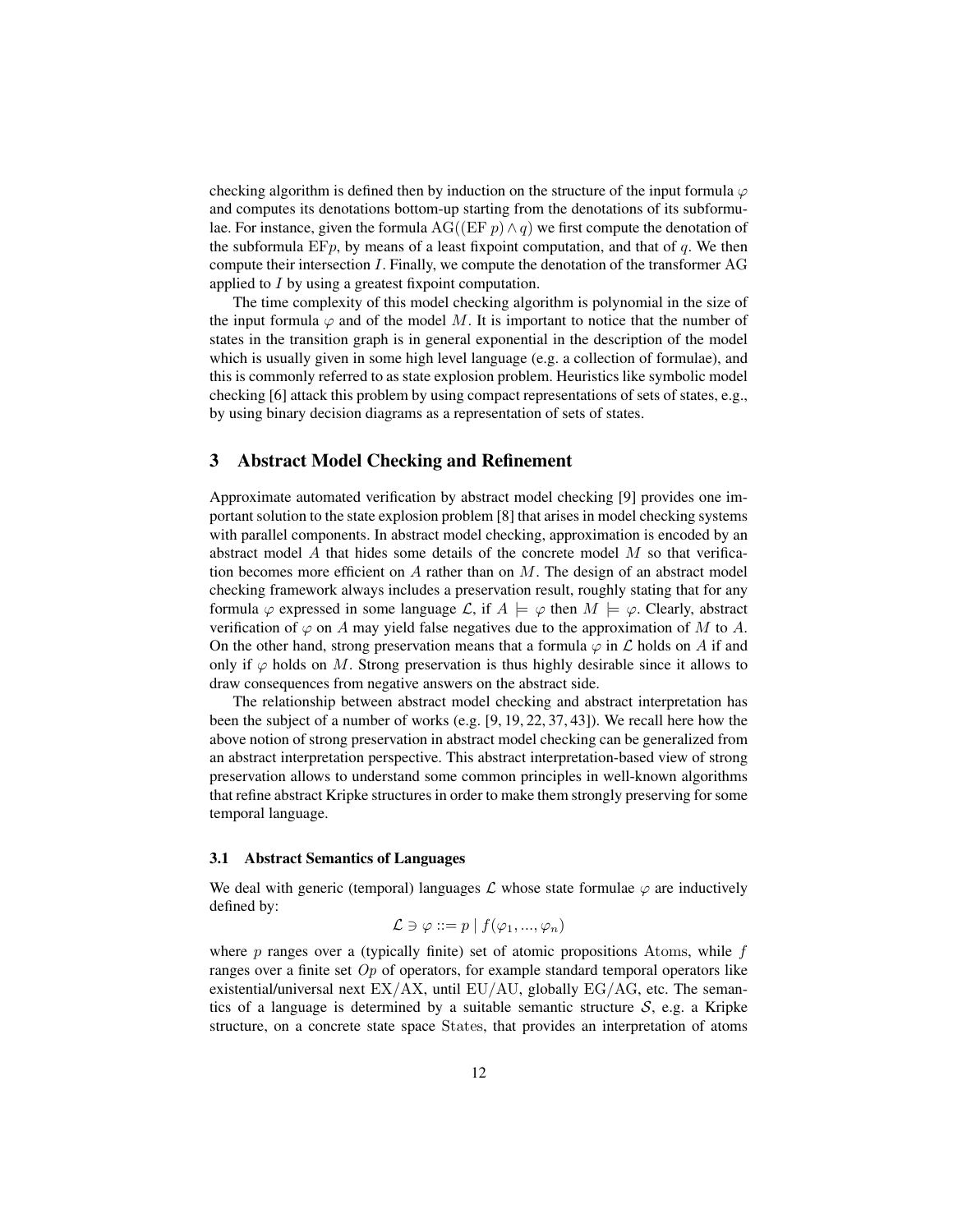and operators in  $\mathcal L$  as, respectively, elements and operators on the powerset  $\wp(\text{States})$ . Thus, S determines for any formula  $\varphi \in \mathcal{L}$  a concrete semantics  $[\varphi]_{\mathcal{S}} \in \varphi(\text{States})$ , namely the set of states making  $\varphi$  true w.r.t. S. In turn, this also defines a state partition  $P_{\mathcal{L}} \in \text{Part}(\text{States})$ , i.e. state equivalence, induced by the language  $\mathcal{L}$  as follows:

$$
P_{\mathcal{L}}(s) \triangleq \{s' \in \text{States} \mid \forall \varphi \in \mathcal{L}. s \in [\![\varphi]\!]_S \Leftrightarrow s' \in [\![\varphi]\!]_S\}.
$$

As shown in Section 1, abstract interpretation provides a systematic technique for approximating a concrete semantics by an abstract semantics defined on some abstract domain. We consider abstract domains of the powerset  $\langle \wp(\text{States}), \subseteq \rangle$  that plays here the role of concrete semantic domain. An abstract domain  $A \in \text{Abs}(\wp(\text{States}))$ , defined by abstraction/concretization maps  $\alpha/\gamma$ , induces an abstract semantic structure  $S^A$  where the interpretation of an atom  $p \in \mathcal{P}(\text{States})$  is abstracted to  $\alpha(\boldsymbol{p})$  while a concrete semantic operator  $f : \wp(\text{States})^n \to \wp(\text{States})$  is abstracted by its best correct approximation  $f^A$  on A, that is  $f^A(a_1, ..., a_n) \triangleq \alpha(f(\gamma(a_1), ..., \gamma(a_n)))$ . Thus, any abstract domain A systematically induces an abstract semantics  $[\![\varphi]\!]_S^A \in A$  that evaluates formulae  $\varphi \in \mathcal{L}$  in the abstract domain A.

It turns out that this approach based on abstract semantics generalizes standard abstract model checking [10]. Given a Kripke structure  $\mathcal{K} = (\text{States}, \rightarrow)$ , a standard abstract model is specified as an abstract Kripke structure  $A = (A States, \rightarrow^{\sharp})$  where the set AStates of abstract states is defined by a surjective map  $h:$  States  $\rightarrow$  AStates that groups together indistinguishable concrete states whereas  $\rightarrow^{\sharp}$  is the transition relation between abstract states. Thus, AStates determines a partition of States and vice versa any partition of States can be viewed as a set of abstract states.

It turns out that state partitions can be viewed as a particular class of abstract domains. On the one hand, a partition  $P \in Part(States)$  can be considered an abstract domain by means of the following Galois insertion  $(\wp(\text{States})_{\subset}, \alpha_P, \wp(P)_{\subset}, \gamma_P)$ :

$$
\alpha_P(S) \stackrel{\text{def}}{=} \{ B \in P \mid B \cap S \neq \varnothing \}; \quad \gamma_P(\mathcal{B}) \stackrel{\text{def}}{=} \cup_{B \in \mathcal{B}} B.
$$

Hence,  $\alpha_P(S)$  encodes the minimal over-approximation of S through blocks of the state partition P. On the other hand, any abstract domain  $A \in \text{Abs}(\wp(\text{States}))$  induces the following partition part $(A) \in Part(States)$ :

$$
part(A)(x) \stackrel{\text{def}}{=} \{ y \in \text{States} \mid \alpha_A(\{y\}) = \alpha_A(\{x\}) \}.
$$

An abstract domain  $A \in \text{Abs}(\wp(\text{States}))$  is called partitioning when it represents precisely a state partition, namely when  $\gamma_A \circ \alpha_A = \gamma_{part(A)} \circ \alpha_{part(A)}$ .

#### 3.2 Generalized Strong Preservation

In standard abstract model checking, given a language  $\mathcal L$  and a corresponding interpretation on a Kripke structure K, an abstract Kripke structure A strongly preserves  $\mathcal{L}$ when for any  $\varphi \in \mathcal{L}$  and  $s \in$  States, we have that

$$
\mathcal{A}, h(s) \models \varphi \Leftrightarrow \mathcal{K}, s \models \varphi
$$

where  $h:$  States  $\rightarrow$  AStates is the abstraction map.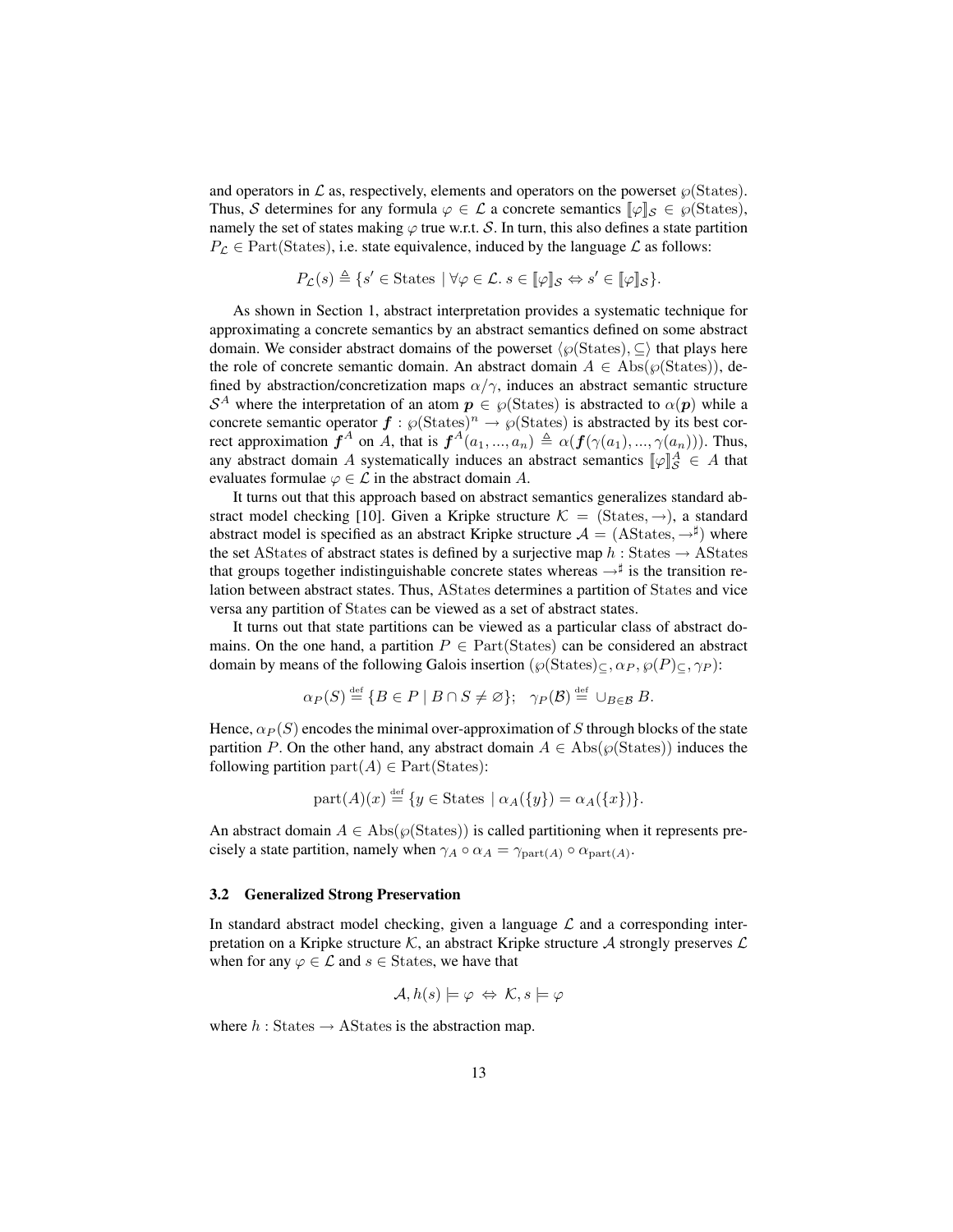

It turns out that strong preservation can be generalized from standard abstract Kripke structures to abstract interpretation-based models. A generalized abstract model is given as an abstract domain  $A \in \text{Abs}(\wp(\text{States}))$  that systematically induces an abstract semantics  $[\![\cdot]\!]_S^A$ . We therefore define the abstract semantics  $[\![\cdot]\!]_S^A$  to be strongly preserving (s.p. for short) for  $\mathcal L$  when for any  $\varphi \in \mathcal L$  and  $S \in \varphi(\text{States})$ ,

$$
\alpha(S) \leq_A [\![\varphi]\!]_S^A \Leftrightarrow S \subseteq [\![\varphi]\!]_S.
$$

Observe that strong preservation is an abstract domain property, meaning that it does not depend on the abstract interpretation of atoms and logical/temporal operators on the abstract domain A but only depends on A itself. Thus, an abstract domain  $A \in$ Abs( $\wp(\text{States})$ ) is strongly preserving for  $\mathcal L$  when  $\llbracket \cdot \rrbracket_{\mathcal S}^A$  is strongly preserving for  $\mathcal L$ .

Standard strong preservation becomes a particular instance, because it turns out that an abstract Kripke structure strongly preserves  $\mathcal L$  if and only if the corresponding partitioning abstract domain strongly preserves  $\mathcal L$  according to the above generalized meaning. Generalized strong preservation may work where standard strong preservation may fail. In fact, it may happen that although a strongly preserving abstract semantics on a partition  $P$  always exists this abstract semantics cannot be derived from a strongly preserving abstract Kripke structure on P. The following example shows this phenomenon.

*Example 2.* Consider the following simple language  $\mathcal{L}$ :

$$
\mathcal{L} \ni \varphi ::= stop \mid go \mid \text{AXX}\varphi
$$

and the Kripke structure  $K$  depicted in Figure 2, where superscripts determine the labeling function.  $K$  models a four-state traffic light controller (like in the U.K.): Red  $\rightarrow$  RedYellow  $\rightarrow$  Green  $\rightarrow$  Yellow. According to the standard semantics of AXX, we have that  $K, s \models AXX\varphi$  iff for any path  $s_0s_1s_2 \dots$  starting from  $s_0 = s$ , it happens that  $K, s_2 \models \varphi$ . It turns out that  $[\![\text{AXX} \mathit{stop}]\!]_{\mathcal{K}} = \{G, Y\}$  and  $[\![\text{AXX} \mathit{go}]\!]_{\mathcal{K}} = \{R, RY\}$ . We thus consider the state partition  $P = \{\{R, RY\}, \{G, Y\}\}\.$  However, it turns out that there exists no abstract transition relation  $\rightarrow^{\sharp}$  on the abstract state space P such that the abstract Kripke structure  $\mathcal{A} = (P, \rightarrow^{\sharp})$  strongly preserves  $\mathcal{L}$ . Assume by con-<br>tradiction that such an abstract Kripke structure A exists Let  $P_1 = \{P_1 P_2 V\} \subset P$ tradiction that such an abstract Kripke structure A exists. Let  $B_1 = \{R, RY\} \in P$ and  $B_2 = \{G, Y\} \in P$ . Since  $\mathcal{K}, R \models AXXgo$  and  $\mathcal{K}, G \models AXXstop$ , by strong preservation, it must be that  $A, B_1 \models AXXgo$  and  $A, B_2 \models AXXstop$ . Hence, necessarily,  $B_1\rightarrow B_2$  (otherwise  $B_1$  can never reach the state  $B_2$  where the atom go holds) and  $B_2\rightarrow B_1$  (otherwise  $B_2$  can never reach the state  $B_1$  where the atom stop holds). This leads to the contradiction  $A, B_1 \not\models AXXgo$ . In fact, if  $\rightarrow^{\sharp} = \{(B_1, B_2), (B_2, B_1)\}\$ then we would have that  $A, B_1 \neq AXXg$ . On the other hand, if, instead,  $B_1 \rightarrow \mathbb{Z}B_1$  (the case  $B_2\rightarrow^{\sharp}B_2$  is analogous), then we would still have that  $A, B_1\not\models AXXgo$ . Even more, along the same lines it is not hard to check that no proper abstract Kripke structure that strongly preserves  $\mathcal L$  can be defined, because even if either  $B_1$  or  $B_2$  is split (i.e.,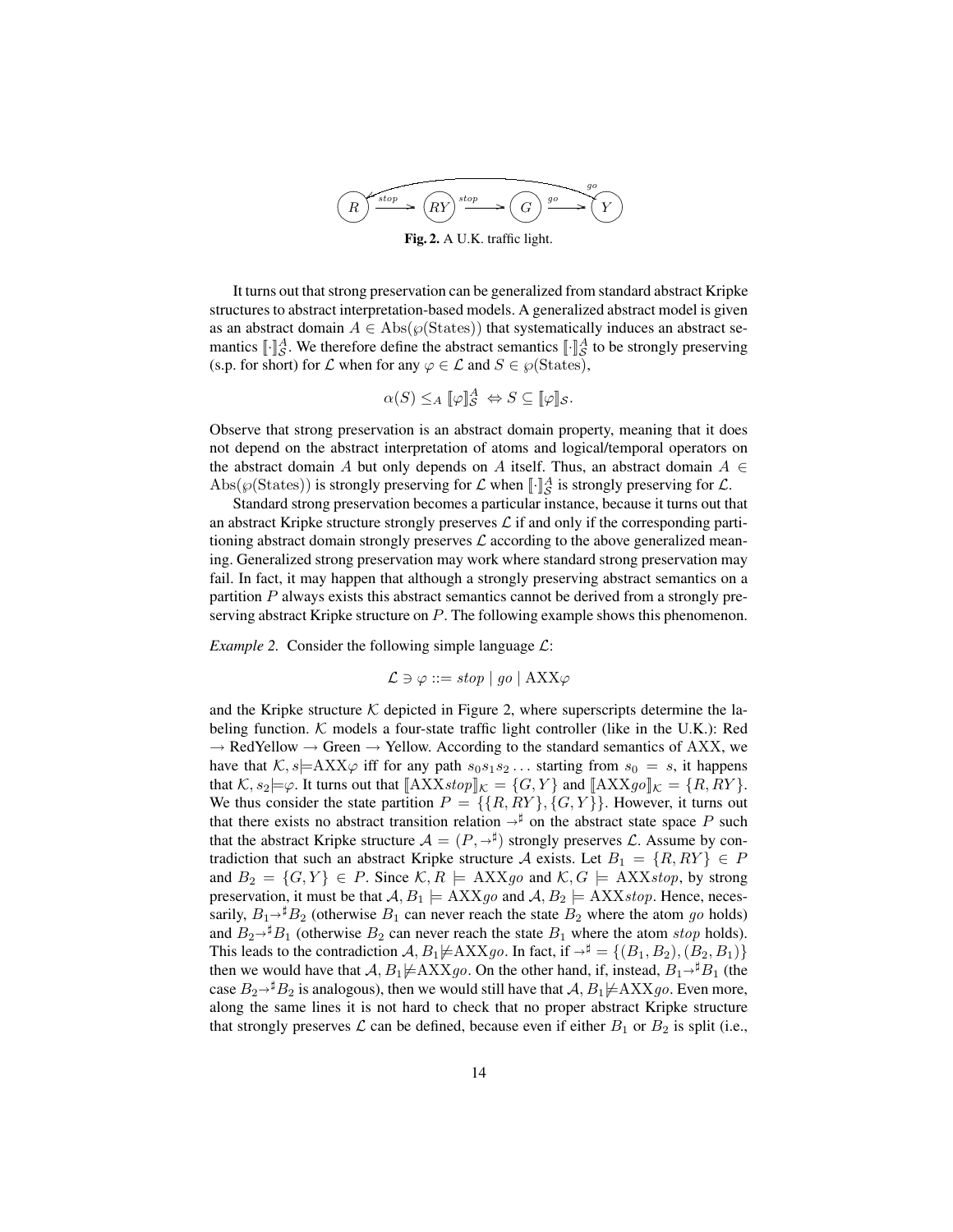refined) we still cannot define an abstract transition relation that is strongly preserving for L.

On the other hand, let us consider the partitioning abstract domain

$$
A \triangleq \{ \varnothing, \{R, RY\}, \{G, Y\}, \{R, RY, G, Y\} \}
$$

that is induced by the above partition  $P$ . This abstract domain  $A$  induces a corresponding abstract semantics  $[\![\cdot]\!]_K^A : \mathcal{L} \to A$ , where the best correct approximation of the operator  $\mathbf{AXX} : \wp(\text{States}) \to \wp(\text{States})$  on A is as follows:

$$
\alpha_A \circ \mathbf{AXX} \circ \gamma_A = \{ \varnothing \mapsto \varnothing, \{R, RY\} \mapsto \{G, Y\}, \{G, Y\} \mapsto \{R, RY\}, \{R, RY, G, Y\} \mapsto \{R, RY, G, Y\}.
$$

It is easy to check that this abstract semantics  $\llbracket \cdot \rrbracket_{\mathcal{K}}^A$  is strongly preserving. As observed above, in the abstract Kripke structure  $A$ , the formulae  $AXXg$  and  $AXXstop$  are not strongly preserved. Here, instead, we have that  $\alpha_P(S) \leq_A [\![\text{AXX} g o ]\!]_K^A \Leftrightarrow S \subseteq$  $[\mathbf{A}XXg\mathbf{o}]|\mathbf{k}$  and  $\alpha_P(S) \leq_A [\mathbf{A}XXstop] \times \mathcal{A} \Leftrightarrow S \subseteq [\mathbf{A}XXstop] \times \mathcal{A}$ 

## 3.3 Strong Preservation as Completeness

Given a language L and a Kripke structure  $\mathcal{K} = (\text{States}, \rightarrow)$ , a well-known key problem is to compute the smallest abstract state space  $\text{AStates}_\mathcal{L}$ , when this exists, such that one can define an abstract Kripke structure  $\mathcal{A}_{\mathcal{L}} = ( \text{AStates}_{\mathcal{L}}, \rightarrow^{\sharp} )$  that strongly preserves  $\mathcal{L}$ . This problem admits solution for a number of well-known temporal languages like CTL (or, equivalently, the  $\mu$ -calculus), ACTL and CTL-X (i.e. CTL without the next-time operator X). A number of algorithms for solving this problem exist, like those by Paige and Tarjan [62] for CTL, by Henzinger et al. [50], Tan and Cleaveland [75], Ranzato and Tapparo [66] and Gentilini et al. [32, 47] for ACTL, and Groote and Vaandrager [48] for CTL-X. These are coarsest partition refinement algorithms. Given a language  $\mathcal L$  and a state partition  $P \in Part(States)$  which is determined by a state labeling  $\ell$  : States  $\rightarrow \wp(At)$  – namely,  $P \triangleq \{ \ell^{-1}(X) | X \subseteq \text{Atoms} \}$  — these algorithms can be viewed as computing the coarsest partition  $P_{\mathcal{L}}$  that refines P and allows to define an abstract Kripke structure  $(P, \rightarrow^{\sharp})$  that strongly preserves  $\mathcal{L}.$  It is worth remarking that most of these algorithms have been designed for computing well-known behavioural equivalences used in process algebra like bisimulation (for CTL), simulation (for ACTL) and divergence-blind stuttering (for CTL-X) equivalence. Our abstract interpretation-based framework allows us to provide a generalized view of these partition refinement algorithms. It turns out that the most abstract (i.e., least informative) domain, denoted by  $AD_{\mathcal{L}}$ , that strongly preserves a given language  $\mathcal{L}$  always exists, namely the domain

$$
\Box\{A \in \text{Abs}(\wp(\Sigma)) \mid A \text{ is s.p. for } \mathcal{L}\}\
$$

results to be s.p. for  $\mathcal L$ . It turns out that  $AD_{\mathcal L}$  is a partitioning abstract domain if and only if  $\mathcal L$  includes propositional logic, that is when  $\mathcal L$  is closed under logical conjunction and negation. Otherwise, a proper loss of information occurs when abstracting  $AD_{\mathcal{L}}$  to the corresponding partition  $P_{\mathcal{L}}$ . Moreover, for some languages  $\mathcal{L}$ , it may happen that one cannot define an abstract Kripke structure on the abstract state space  $P_{\mathcal{L}}$  that strongly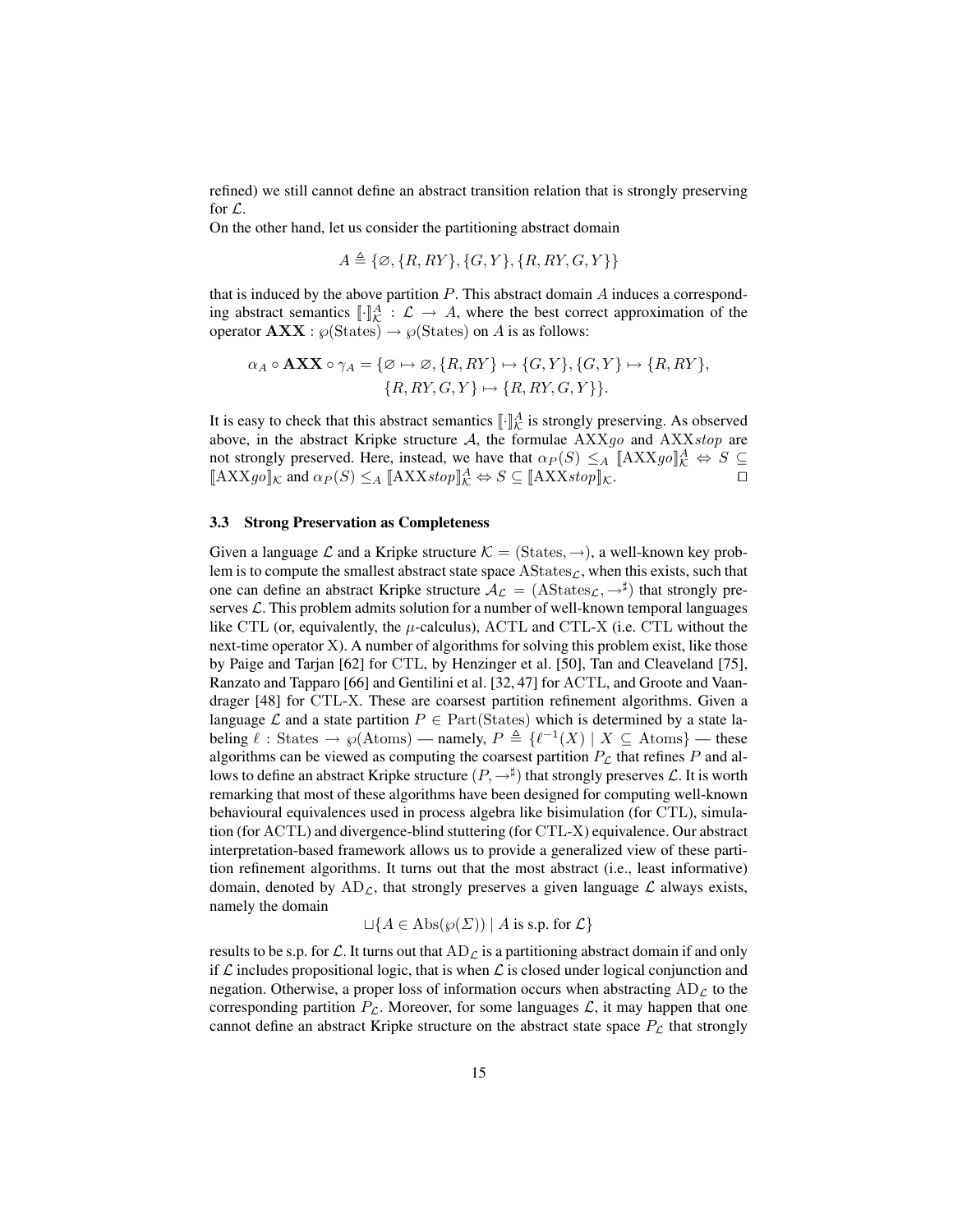preserves  $\mathcal L$  whereas the most abstract strongly preserving domain instead exists. In fact, in Example 2, the domain  $\tilde{A}$  actually is the most abstract s.p. domain for the language  $\mathcal L$  whilst no s.p. abstract Kripke structure can be defined.

As discussed in Section 1, completeness in abstract interpretation encodes an ideal situation where the abstract semantics coincides with the abstraction of the concrete semantics. A precise correspondence between generalized strong preservation and completeness in abstract interpretation can be established. This is based on the notion of forward complete abstract domain. As recalled in Section 1, it turns out that forward complete abstract domains can be systematically and constructively derived from noncomplete abstract domains by minimal refinements. Given any domain  $A \in \text{Abs}(C)$ , recall that we denote by  $\mathcal{F}\text{-Shell}_{f}(A)$  the forward complete shell of A for  $f$ .  $\mathcal{F}\text{-Shell}_{f}(A)$ can be obtained by iteratively closing  $\gamma(A)$  under direct images of f until a fixpoint is reached, i.e.,

$$
\mathcal{F}\text{-}\mathop{\rm Shell}\nolimits_{\boldsymbol{f}}(A) \triangleq \mathop{\rm lfp}\nolimits\Big(\lambda X \subseteq C.\gamma(A) \cup X \cup \boldsymbol{f}(X)\Big).
$$

It turns out that strong preservation is related to forward completeness as follows. As described above, the most abstract domain  $AD_{\mathcal{L}}$  that strongly preserves  $\mathcal{L}$  always exists. It turns out that  $AD_{\mathcal{L}}$  coincides with the forward complete shell for the logical/temporal operators of L of a basic abstract domain  $A_{\ell} \triangleq \mathcal{M}(\{\ell^{-1}(X) \mid X \subseteq \text{Atoms}\})$  determined by the state labeling  $\ell$ , i.e.,

$$
AD_{\mathcal{L}} = \mathcal{F}\text{-} Shell_{\mathbf{Op}_{\mathcal{L}}}(A_{\ell}).
$$

This characterization provides a generalization of partition refinement algorithms used in standard abstract model checking that can be therefore logically viewed as refinements w.r.t. forward completeness.

*Example 3.* Conside the above Example 2 where the labeling determines the abstract domain  $A_\ell = \{ \emptyset, \{R, RY\}, \{G, Y\}, \{R, RY, G, Y\} \}$ . Let **AXX** be the semantic interpretation of AXX. It turns out that  $A_\ell$  is already forward complete for **AXX** because  $\mathbf{AXX}(\{R, RY\}) = \{G, Y\}$  and  $\mathbf{AXX}(\{G, Y\}) = \{R, RY\}$ . Thus, here

$$
AD_{\mathcal{L}} = \mathcal{F}\text{-} \operatorname{Shell}_{\mathbf{AXX}}(A_{\ell}) = A_{\ell}
$$

namely  $A_\ell$  is the most abstract strongly preserving domain for the language  $\mathcal{L}$ .  $\Box$ 

Bisimulation Equivalence. As an example, let us describe how this approach allows us to derive a novel characterization of bisimulation equivalence in terms of forward completeness of abstract domains.

Bisimulation equivalence  $P_{\text{bis}}$  on some Kripke structure  $K$  can be computed by the well-known Paige-Tarjan partition refinement algorithm PT. More precisely, if  $P_\ell$ denotes the state partition determined by the labeling function  $\ell$  then  $PT(P_\ell) = P_{\text{bis}}$ . It is well known [5] that when  $K$  is finitely branching, bisimulation equivalence coincides with the state equivalence induced by Hennessy-Milner logic

$$
\mathrm{HML} \ni \varphi ::= p \mid \varphi_1 \land \varphi_2 \mid \neg \varphi \mid \mathrm{EX} \varphi
$$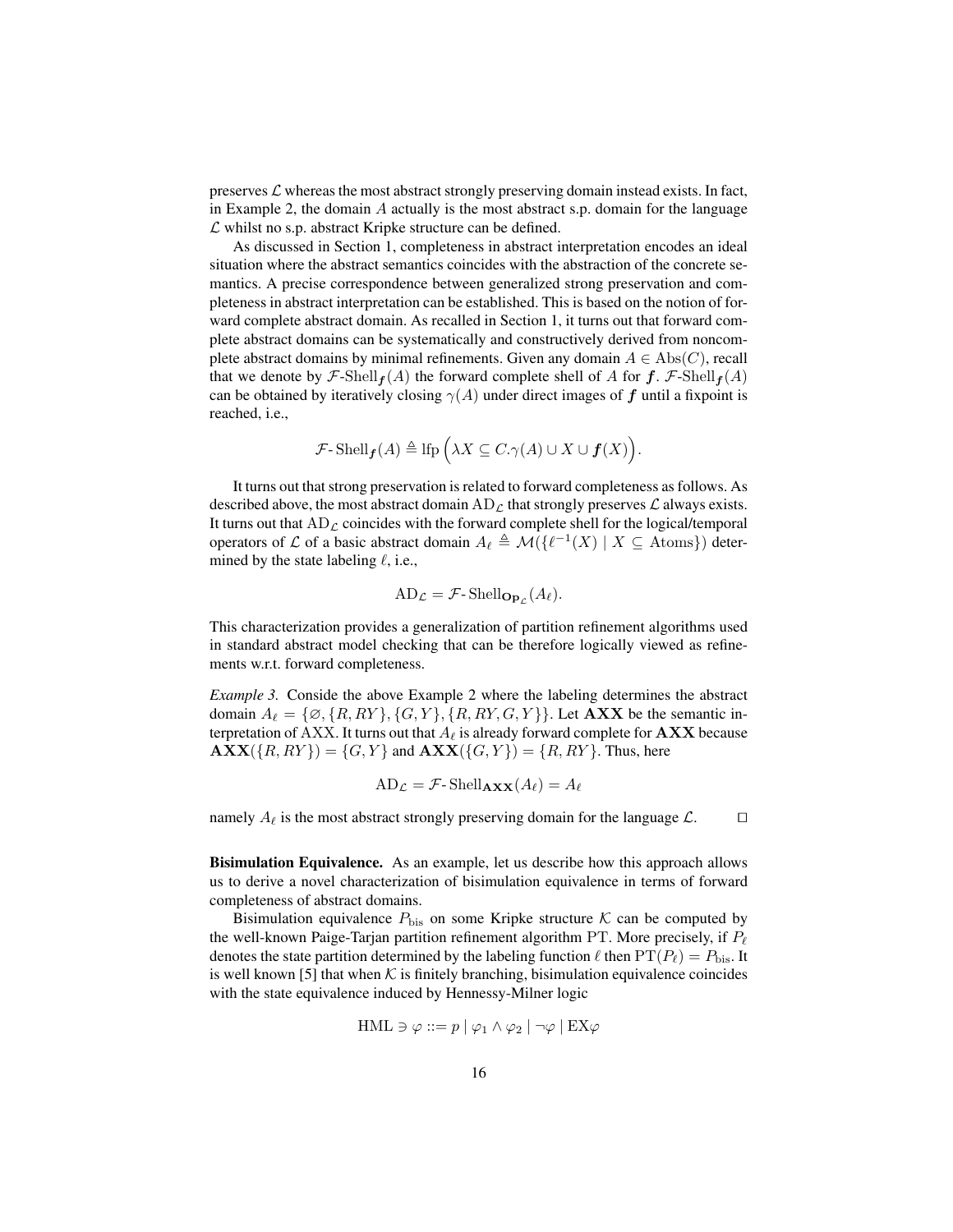that is,  $P_{\text{HML}} = P_{\text{bis}}$ . As usual, the semantic interpretation of EX is the predecessor  $Pre : \wp(\text{States}) \to \wp(\text{States})$ , while conjunction and negation are, respectively, interpreted as intersection ∩ and complementation  $\mathcal{C}$  on  $\wp$ (States).

The following characterization can then be derived in our abstract interpretationbased framework:

$$
PT(P_{\ell}) = part(\mathcal{F}\text{-}\mathrm{Shell}_{\{Pre,\mathbf{C}\}}(A_{\ell})).
$$

Note that the forward complete shell does not need to take into account the intersection on  $\mathcal{O}(States)$  since abstract domains, being closed under intersections, are always forward complete for intersections. This characterization in turn leads to design a generalized Paige-Tarjan-like procedure for computing most abstract strongly preserving domains [67].

# 4 Model Checking and (Constraint) Logic Programming

In the last decade there has been a growing interest in the application of logic programming techniques to the specification, analysis, and verification of concurrent systems and software programs. For instance, in Italy the research groups in Genova and Roma have applied different types of evaluation and transformation strategies for constraint logic programming to the verification of parameterized formulations of communication protocols.

A nice example of the connections between verification and logic programming is given in [24]. In the rest of the section we briefly recall the main ideas from this paper.

## 4.1 Model Checking and Fixpoint Semantics in LP

As discussed in Section 2, the semantics of CTL properties is defined as a least or greatest fixpoint of a monotonic operator defined over sets of configurations, i.e., states. This property can be exploited in order to provide a link between model checking and logic programming. As an example, let us interpret an atomic formula  $p(s_1, s_2, val)$  as a configuration of a system with two processes whose current states are, resp.,  $s_1$  and  $s_2$ and with a shared variable whose current value is  $val$ . Now let P be the logic program defined as

$$
p(idle, X, free): -p(use, X, lock).
$$
  
\n
$$
p(use, X, Y): -p(idle, X, free).
$$
  
\n
$$
p(X, idle, free): -p(X, use, lock).
$$
  
\n
$$
p(X, use, Y): -p(X, idle, free).
$$

According to the above mentioned interpretation of the predicate  $p$ , the Horn clauses in  $P$  represent one-step transitions (possible moves of one of the two processes) of a concurrent system in which the access to the critical section use is controlled via modifications to the global variable with states lock and free.

Let us now consider the set of ground atomic predicates

$$
Bad \triangleq \{p(use, use, lock), p(use, use, free)\}.
$$

They represent violations to the mutual exclusion property for the system represented by the program  $P$ . To draw a link between the semantics of  $P$  and CTL properties like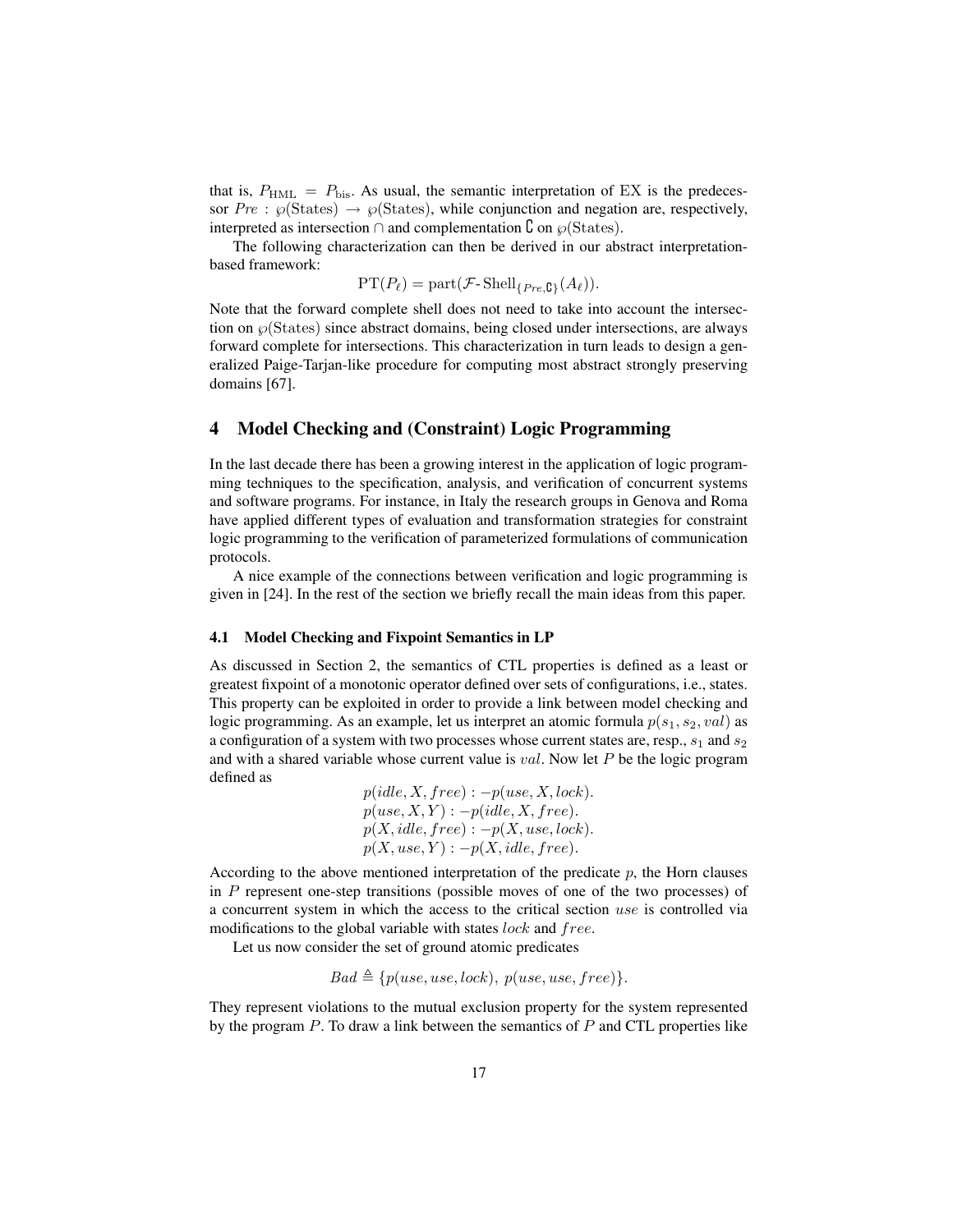EF, we need to resort to the fixpoint semantics of logic programs. We first recall that the immediate consequence operator of the logic program  $Q \triangleq P \cup Bad$  is defined as

$$
T_Q(I) \triangleq \{A\theta \mid A : -B \in Q, B\theta \in I, \theta \text{ grounding for } A, B\} \cup Bad
$$

where  $I$  is a set of ground atoms with predicate  $p$  and constants taken from the set  ${idle, busy, free, lock}$ . It is immediate to see that when  $T_Q$  is applied to a set of atoms I, it computes (a representation of) the set of one-step predecessors of the configurations in I. The fixpoint semantics  $\mathcal{F}_Q$  of the program Q is defined as the least fixpoint of the  $T_Q$  operator, i.e., as the set of ground atoms

$$
\mathcal{F}_Q \triangleq \text{lfp}(T_Q) = \bigcup_{i \geq 0} T_Q^i(\emptyset).
$$

Based on the link between  $T_Q$  and the operator  $Pre$  used in the semantics of CTL, we have that  $\mathcal{F}_Q$  is a representation of the set of all predecessors of violations to mutual exclusion contained in Bad. In other words,  $\mathcal{F}_Q$  is equivalent to the denotation of the CTL formula  $\mathrm{EF}(use_1 \wedge use_2)$ , where  $use_i$  is the predicate that is true if and only if the process  $i$  is in the critical section. In a similar way, we can use the greatest fixpoint semantics of logic programs to characterize CTL properties like EG.

#### 4.2 From Finite-state to Infinite-state Models

The interpretation of logic programs as a symbolic representation of transition systems paves the way to several different logic-based methods for the verification of finitestate and infinite-state systems. In [24], the s-semantics of constraint logic programs is applied to symbolically reason on infinite-state transition systems. The s-semantics of logic programs is obtained by lifting the fixpoint semantics to a domain in which interpretations are sets of nonground atoms. Going back to the previous example, we first observe that the set  $Bad$  can be represented with the single nonground atom

$$
b \triangleq p(use, use, X)
$$

where  $X$  is a free variable. Furthermore, the bottom-up evaluation of the program  $R \triangleq P \cup \{b\}$  can be computed symbolically by replacing the operator  $T_R$  with the corresponding nonground version  $S_R$ . The nonground immediate consequence operator  $S_R$  is obtained by replacing in the definition of  $T_R$  the grounding substitution  $\theta$  with the most general unifier between  $B$  and an atom in  $I$ . More formally, given a set of nonground atoms I, the operator  $S_R$  is defined as

$$
S_R(I) \triangleq \{ A\theta \mid A : -B \in R, \ C \in I, \ \theta = \text{m.g.u.}(B, C) \} \cup Bad.
$$

The nonground fixpoint semantics is defined as the least fixpoint of the  $S_R$  operator, i.e., as the result of a (non ground) bottom-up evaluation of the logic program  $R$ . It is important to notice that the subsumption test between nonground atoms can be used as termination test for this type of symbolic fixpoint computation. Optimizations like magic set templates can be used to specialize the bottom-up evaluation procedure with respect to a given query (e.g., a set of initial states).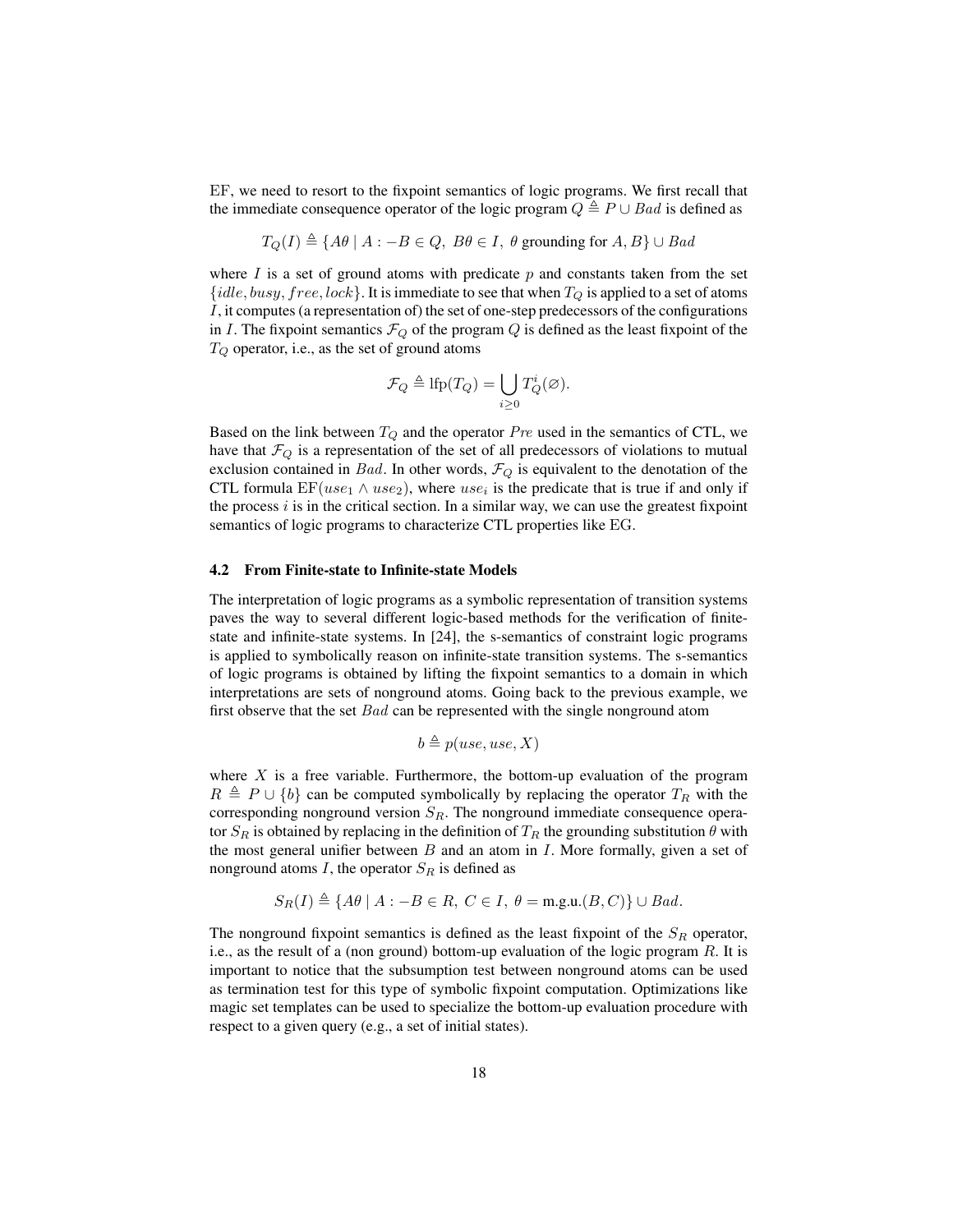As shown in [24], the s-semantics for CLP can be used to extend the link between bottom-up evaluation of logic programs and model checking to the case of infinite-state transition systems. CLP clauses can be used to symbolically represent a possibly infinite set of transition rules, and constrained atoms, i.e., atoms like  $p(X, Y) : -X > Y$  can be used to symbolically represent infinite sets of configurations, i.e., all the instances of the atom  $p(X, Y)$  obtained by solving the constraint  $X > Y$ .

## 4.3 Verification and Evaluation Strategies in LP

Several other types of evaluation of logic programs have been proposed for the verification of temporal properties of transition systems.

In [30, 31] the transition system of counter automata (automata with guards and assignments over a finite set of counters) are symbolically represented as logic programs with linear arithmetic constraints. The bottom-up evaluation of logic programs with gap-order constraints (obtained by relaxing the linear constraints in the automata) is used to over-approximate the set of successors, i.e., the set  $Post^*$ , of the original automata.

In [49, 76] forward and backward evaluation of CLP programs is used to verify properties of real time and hybrid systems, respectively. Constraints are used here to infer preconditions on parameters of system specifications.

Program specialization methods (e.g. partial evaluation) is another example of techniques that can be used to automatically control the abstraction required for infinitestate model checking [55, 53, 54]. In [29, 63] program transformation techniques combined with specialized decision procedures are used to verify temporal properties of infinite-state systems.

The application of tabling to the evaluation of logic programs represents a further important research line in-between logic programming and verification. The model checker XMC based on the XSB system has been applied to several families of verification problems and concurrent models including pi-calculus and mobile process algebra [25, 65, 69, 70, 72]. For this kind of systems, tabling can be used to efficiently evaluate logic programs that encode the semantics of CTL operators. Since tabling exploits different types of subsumption mechanisms, the resulting engine can be applied both to finite-state and infinite-state systems.

Other promising approaches for logic-based verification techniques are based on logic programming frameworks based on non standard logics like linear and intuitionistic logic. For instance, in [4, 23], bottom-up evaluation methods for logic programming languages like LO [1] and MSR [7] extend the use of symbolic techniques based on unification (e.g.  $Sp$ -like operators) to languages that naturally model concurrency via multiset rewriting. Other examples come from logic programming languages like Bedwyr [2] and LolliMon [59] that incorporate connectives to express least and greatest fixpoint computations. The study of evaluation strategies and abstract interpretation techniques for these powerful logic programming languages represent an interesting research direction aimed at finding new verification methods for general classes of concurrent systems.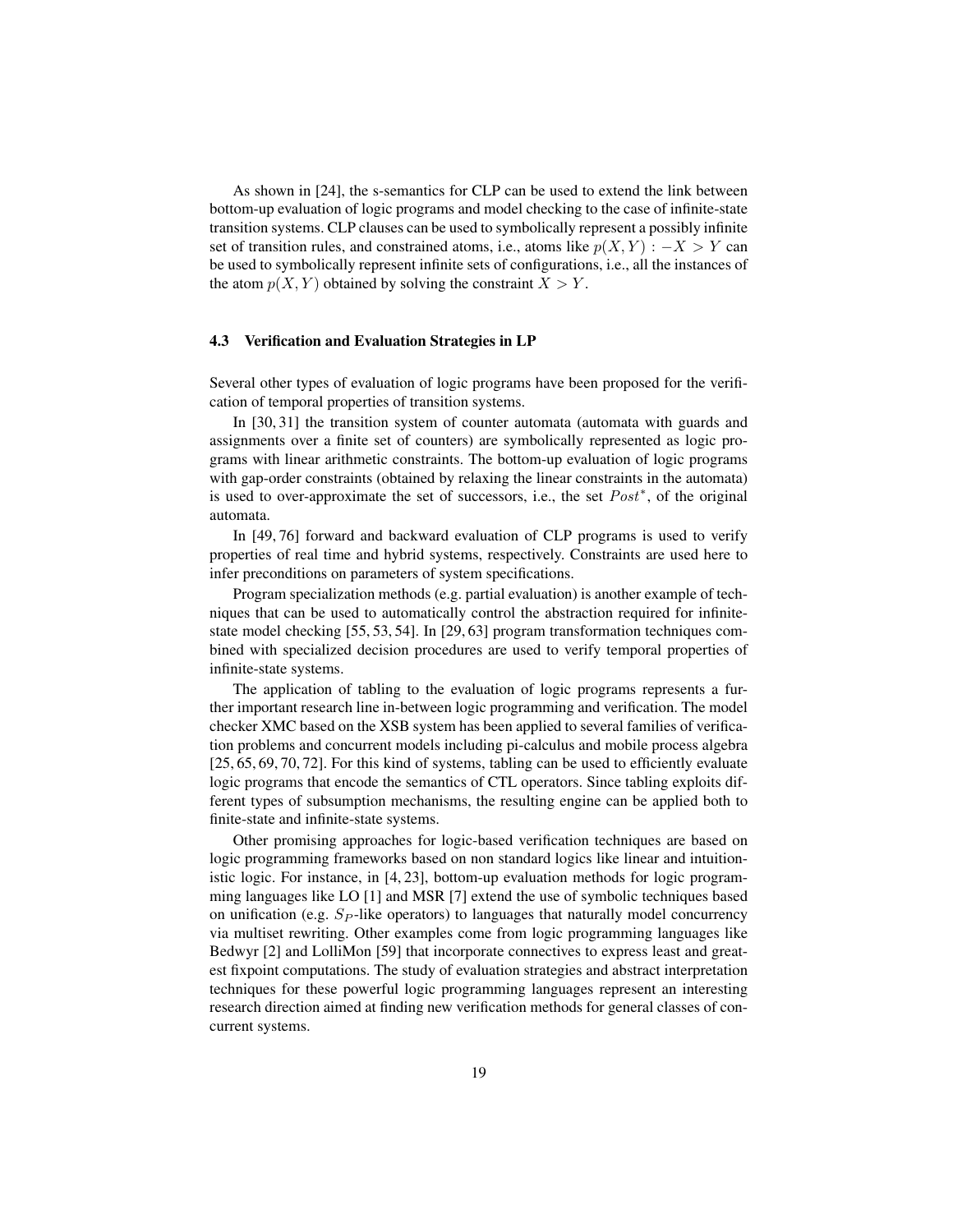# References

- 1. J.-M. Andreoli, R. Pareschi: Linear Ojects. Logical Processes with Built-in Inheritance. *New Generation Comput.*, 9(3/4): 445-474 (1991)
- 2. D. Baelde, A. Gacek, D. Miller, G. Nadathur, A. Tiu. The Bedwyr system for model checking over syntactic expressions In *Proc. CADE 2007*: 391-397.
- 3. R. Bagnara, P. Hill, and E. Zaffanella. Set-sharing is redundant for pair-sharing. *Theor. Comput. Sci.*, 277(1-2):3–46, 2002.
- 4. M. Bozzano, G. Delzanno, M. Martelli. Model Checking Linear Logic Specifications. *TPLP*, 4(5-6): 573-619 (2004)
- 5. M.C. Browne, E.M. Clarke and O. Grumberg. Characterizing finite Kripke structures in propositional temporal logic. *Theoret. Comp. Sci.*, 59:115–131, 1988.
- 6. J. R. Burch, E. M. Clarke, K. L. McMillan, D. L. Dill, L. J. Hwang. Symbolic Model Checking: 10<sup>2</sup> 0 States and Beyond In *Proc. IEEE LICS 1990*:428-439, 1990.
- 7. I. Cervesato. Typed Multiset Rewriting Specifications of Security Protocols. *ENTCS* 40, 2000.
- 8. E.M. Clarke, O. Grumberg, S. Jha, Y. Lu, H. Veith. Progress on the state explosion problem in model checking. In *Informatics - 10 Years Back, 10 Years Ahead*. LNCS 2000, pp. 176- 194, 2001.
- 9. E.M. Clarke, O. Grumberg and D. Long. Model checking and abstraction. *ACM Trans. Program. Lang. Syst.*, 16(5):1512–1542, 1994.
- 10. E.M. Clarke, O. Grumberg and D.A. Peled. *Model Checking*. The MIT Press, 1999.
- 11. A. Cortesi, G. File, R. Giacobazzi, C. Palamidessi, and F. Ranzato. Complementation in ´ abstract interpretation. *ACM Trans. Program. Lang. Syst.*, 19(1):7–47, 1997.
- 12. A. Cortesi, B. Le Charlier, and P. Van Hentenryck. Combinations of abstract domains for logic programming: open product and generic pattern construction. *Sci. Comput. Program.*, 38(1-3):27–71, 2000.
- 13. P. Cousot. Types as abstract interpretations (Invited Paper). In *Proc. ACM POPL'97*, pp. 316– 331, 1997.
- 14. P. Cousot. Constructive design of a hierarchy of semantics of a transition system by abstract interpretation. *Theor. Comput. Sci.*, 277(1-2):47–103, 2002.
- 15. P. Cousot and R. Cousot. Abstract interpretation: A unified lattice model for static analysis of programs by construction or approximation of fixpoints. In *Proc. of Conf. Record of the 4th ACM Symp. on Principles of Programming Languages* (*POPL '77*), pp. 238–252, 1977. ACM Press.
- 16. P. Cousot and R. Cousot. Systematic design of program analysis frameworks. In *Proc. of Conf. Record of the 6th ACM Symp. on Principles of Programming Languages* (*POPL '79*), pp. 269–282, 1979. ACM Press.
- 17. P. Cousot and R. Cousot. Abstract interpretation and application to logic programs. *J. Logic Program.*, 13(2-3):103–179, 1992.
- 18. P. Cousot and R. Cousot. Higher-order abstract interpretation (and application to comportment analysis generalizing strictness, termination, projection and PER analysis of functional languages) (Invited Paper). In *Proc. of the 1994 IEEE Internat. Conf. on Computer Languages* (*ICCL '94*), pp. 95–112, 1994.
- 19. P. Cousot and R. Cousot. Temporal abstract interpretation. In *Proc. 27th ACM POPL*, pp. 12–25, 2000.
- 20. P. Cousot, R. Cousot, J. Feret, L. Mauborgne, A. Mine, D. Monniaux, and X. Rival. The ´ ASTRÉE Analyser. In *Proc. ESOP'05*, LNCS 3444, pp. 21–30, 2005.
- 21. P. Cousot, R. Cousot, and R. Giacobazzi. Abstract interpretation of resolution-based semantics. *Theor. Comput. Sci.*, 410(46):4724–4746, 2009.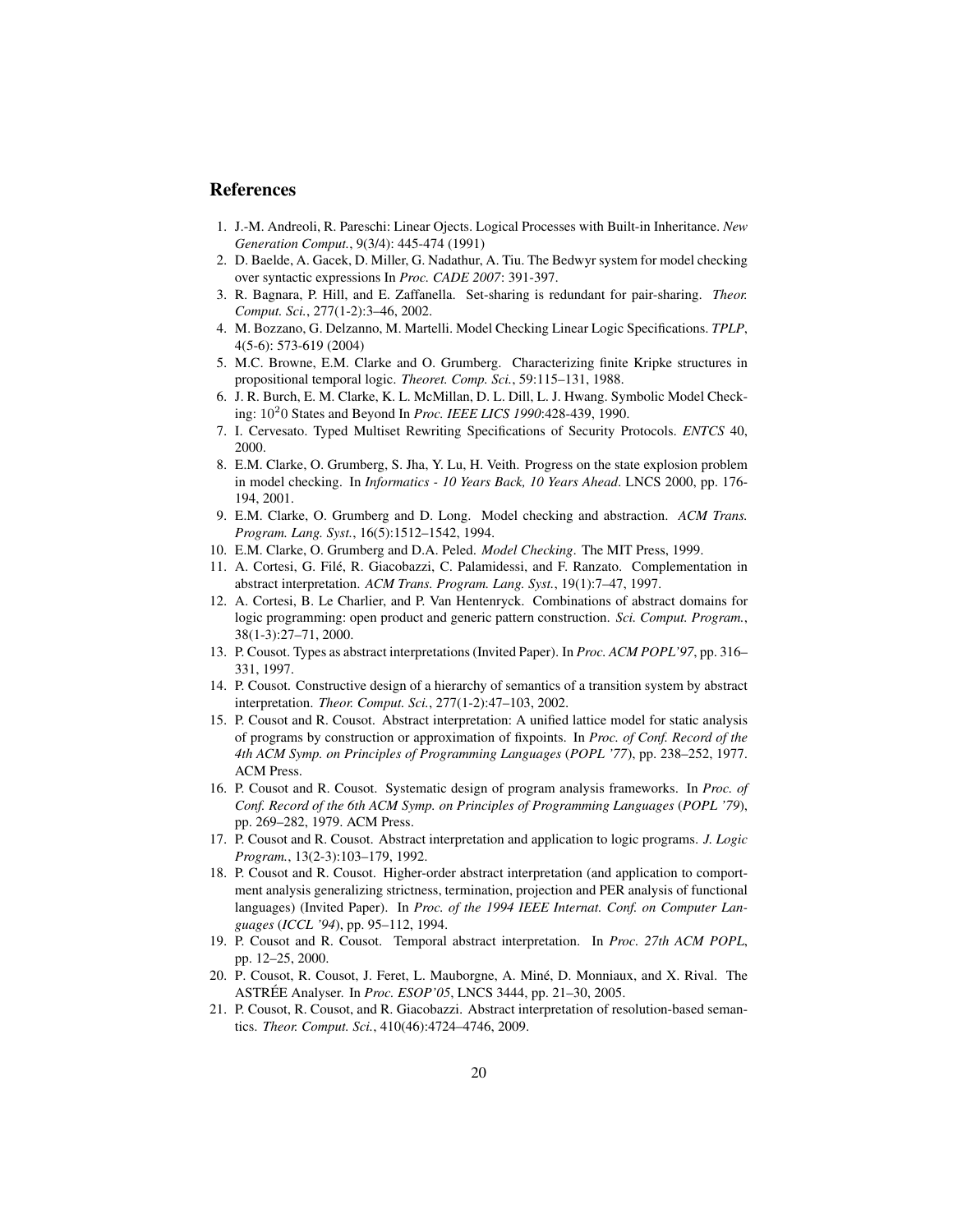- 22. D. Dams, O. Grumberg and R. Gerth. Abstract interpretation of reactive systems. *ACM Trans. Program. Lang. Syst.*, 16(5):1512–1542, 1997.
- 23. G. Delzanno. An Overview of MSR(C): A CLP-based Framework for the Symbolic Verification of Parameterized Concurrent Systems. *ENTCS* vol. 76, 2002.
- 24. G. Delzanno, A. Podelski. Model Checking in CLP. In *Proc. TACAS 1999*: 223-239, 1999.
- 25. Y. Dong, X. Du, Y.S. Ramakrishna, C.R. Ramakrishnan, I.V. Ramakrishnan, S.A. Smolka, O. Sokolsky, E.W. Stark, D. Scott Warren. Fighting Livelock in the i-Protocol: A Comparative Study of Verification Tools. In *Proc. TACAS 1999*, pp. 74-88, 1999.
- 26. M. Falaschi, G. Levi, C. Palamidessi, and M. Martelli. Declarative modeling of the operational behavior of logic languages. *Theor. Comput. Sci.*, 69(3):289–318, 1989.
- 27. G. Filé, R. Giacobazzi, and F. Ranzato. A unifying view of abstract domain design.  $ACM$ *Comput. Surv.*, 28(2):333–336, 1996.
- 28. G. Filé and F. Ranzato. Complementation of abstract domains made easy. In *Proc. of the 1996 Joint Internat. Conf. and Symp. on Logic Programming* (*JICSLP '96*), pp. 348–362, 1996.
- 29. F. Fioravanti, A. Pettorossi, M. Proietti. Verification of Sets of Infinite State Processes Using Program Transformation. In *Proc. LOPSTR 2001*, pp. 111-128, 2001.
- 30. L. Fribourg, J. Richardson. Symbolic Verification with Gap-Order Constraints. In *Proc. LOP-STR 1996*, pp. 20-37, 1996.
- 31. L. Fribourg, H. Olsen. A Decompositional Approach for Computing Least Fixed-Points of ´ Datalog Programs with Z-Counters. *Constraints*, 2(3/4):305-335, 1997.
- 32. R. Gentilini, C. Piazza and A. Policriti. From bisimulation to simulation: coarsest partition problems. *J. Automated Reasoning*, 31(1):73-103, 2003.
- 33. R. Giacobazzi and I. Mastroeni. Compositionality in the puzzle of semantics. In *Proc. of the ACM Symp. on Partial Evaluation and Semantics-Based Program Manipulation (PEPM'02)*, pp. 87–97, 2002.
- 34. R. Giacobazzi and I. Mastroeni. Transforming semantics by abstract interpretation. *Theor. Comput. Sci.*, 337(1-3):1–50, 2005.
- 35. R. Giacobazzi and I. Mastroeni. Transforming abstract interpretations by abstract interpretation. In *Proc. 15th International Static Analysis Symposium, SAS'08*, LNCS 5079, pp. 1–17, 2008.
- 36. R. Giacobazzi, C. Palamidessi, and F. Ranzato. Weak relative pseudo-complements of closure operators. *Algebra Universalis*, 36(3):405–412, 1996.
- 37. R. Giacobazzi and E. Quintarelli. Incompleteness, counterexamples and refinements in abstract model-checking. In *Proc. 8th Internat. Static Analysis Symp. (SAS'01)*, LNCS 2126, pp. 356–373, 2001.
- 38. R. Giacobazzi and F. Ranzato. Complementing logic program semantics. In *Proc. of the 5th Internat. Conf. on Algebraic and Logic Programming* (*ALP '96*), LNCS, pp. 238–253, 1996.
- 39. R. Giacobazzi and F. Ranzato. Refining and compressing abstract domains. In *Proc. ICALP'97*, LNCS 1256, pp. 771–781, 1997.
- 40. R. Giacobazzi and F. Ranzato. Optimal domains for disjunctive abstract interpretation. *Sci. Comput. Program*, 32(1-3):177–210, 1998.
- 41. R. Giacobazzi and F. Ranzato. Uniform closures: order-theoretically reconstructing logic program semantics and abstract domain refinements. *Information and Computation*, 145(2):153–190, 1998.
- 42. R. Giacobazzi and F. Ranzato. The reduced relative power operation on abstract domains. *Theor. Comput. Sci*, 216:159–211, 1999.
- 43. R. Giacobazzi and F. Ranzato. Incompleteness of states w.r.t. traces in model checking. *Information and Computation*, 204(3):376-407, 2006.
- 44. R. Giacobazzi, F. Ranzato, and F. Scozzari. Making abstract interpretations complete. *J. ACM*, 47(2):361–416, 2000.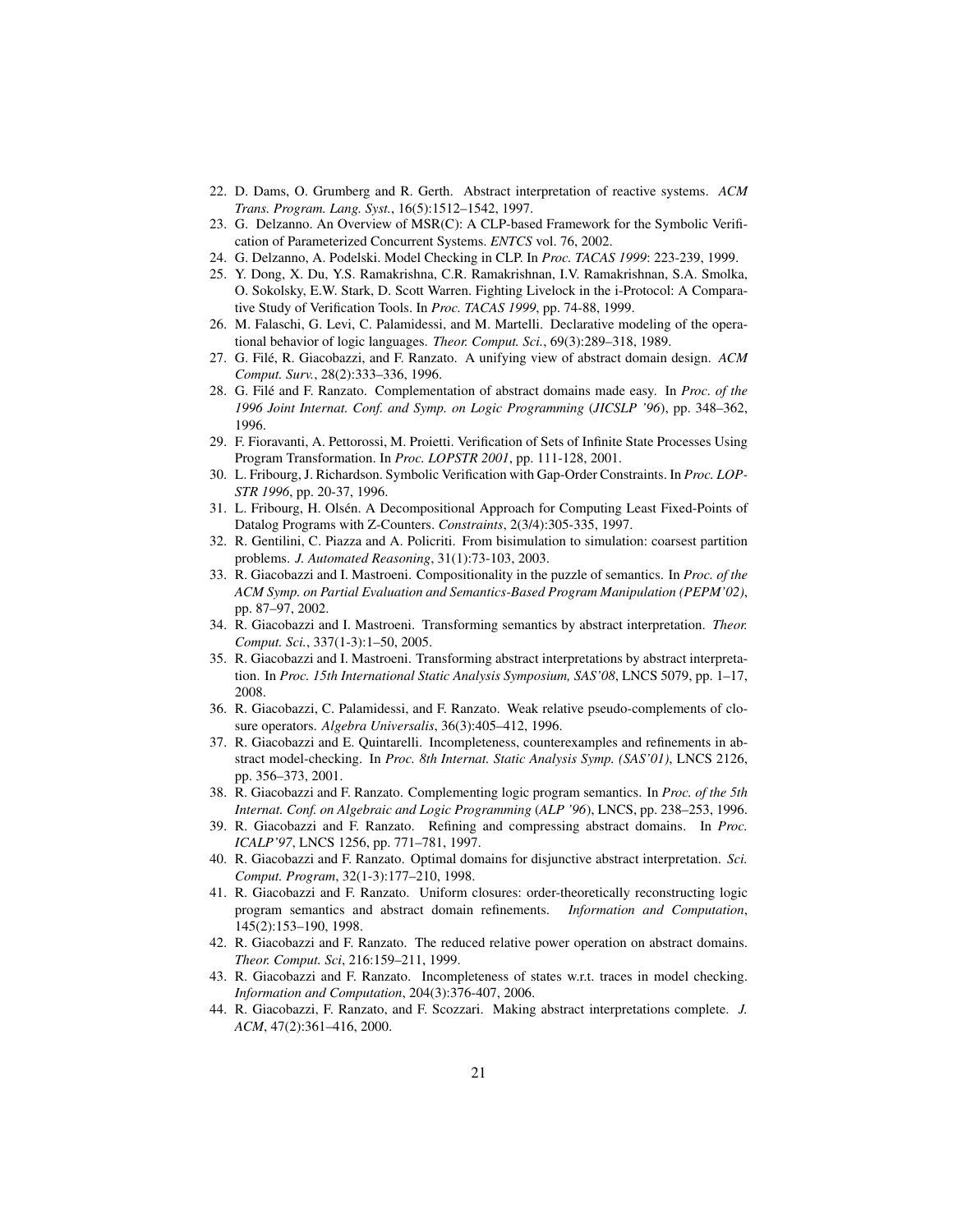- 45. R. Giacobazzi, F. Ranzato, and F. Scozzari. Making abstract domains condensing. *ACM Transactions on Computational Logic*, 6(1):33–60, 2005.
- 46. R. Giacobazzi and F. Scozzari. A logical model for relational abstract domains. *ACM Trans. Program. Lang. Syst.*, 20(5):1067–1109, 1998.
- 47. R. van Glabbeek and B. Ploeger. Correcting a space-efficient simulation algorithm. In *Proc. 20*th *CAV*, LNCS 5123, pp. 517-529, 2008.
- 48. J.F. Groote and F. Vaandrager. An efficient algorithm for branching bisimulation and stuttering equivalence. In *Proc. 17*th *ICALP*, LNCS 443, pp. 626-638, 1990.
- 49. G. Gupta and E. Pontelli. A constraint-based approach for specification and verification of real-time systems. In *Proc. IEEE Real-Time Systems Symposium 1997*, pp. 230-239, 1997.
- 50. M.R. Henzinger, T.A. Henzinger and P.W. Kopke. Computing simulations on finite and infinite graphs. In *Proc. 36*th *FOCS*, pp. 453-462, 1995.
- 51. T.A. Henzinger, R. Maujumdar and J.-F. Raskin. A classification of symbolic transition systems. *ACM Trans. Comput. Log.*, 6(1):1-31, 2005.
- 52. T. P. Jensen. Disjunctive program analysis for algebraic data types. *ACM Trans. Program. Lang. Syst.*, 19(5):751–803, 1997.
- 53. M. Leuschel and H. Lehmann. Coverability of Reset Petri Nets and Other Well-Structured Transition Systems by Partial Deduction. In *Proc. Computational Logic 2000*, pp. 101-115
- 54. M. Leuschel and H. Lehmann. Solving coverability problems of petri nets by partial deduction. In *Proc. PPDP 2000*, pp. 268-279, 2000.
- 55. M. Leuschel and T. Massart. Infinite State Model Checking by Abstract Interpretation and Program Specialisation. In *Proc. LOPSTR 1999*, pp. 62-81, 1999.
- 56. G. Levi and F. Spoto. An experiment in domain refinement: Type domains and type representations for logic programs. In *Proc. PLILP/ALP'98*, LNCS 1490, pp. 152–169, 1998.
- 57. G. Levi and F. Spoto. Non pair-sharing and freeness analysis through linear refinement. In *Proc. ACM PEPM*, pp. 52–61, 2000.
- 58. G. Levi and F. Spoto. Pair-independence and freeness analysis through linear refinement. *Information and Computation*, 182(1):14–52, 2003.
- 59. P. Lopez, F. Pfenning, J. Polakow, K. Watkins. Monadic concurrent linear logic program- ´ ming. In *Proc. PPDP 2005*, pp. 35-46, 2005.
- 60. A. Mycroft. Completeness and predicate-based abstract interpretation. In *Proc. of the ACM Symp. on Partial Evaluation and Program Manipulation* (*PEPM '93*), pp. 179–185, 1993.
- 61. F. Nielson. Expected forms of data flow analyses. In *Proceedings of Programs as Data Objects Workshop*, LNCS 217, pp. 172–191, 1986.
- 62. R. Paige and R. E. Tarjan. Three partition refinement algorithms. *SIAM Journal on Computing*, 16(6):977–982, 1987.
- 63. A. Pettorossi, M. Proietti, V. Senni. Transformational Verification of Parameterized Protocols Using Array Formulas. In *Proc. LOPSTR 2005*, pp. 23-43, 2005.
- 64. C.R. Ramakrishnan. A Model Checker for Value-Passing Mu-Calculus Using Logic Programming. In *Proc. PADL 2001*, pp. 1-13, 2001.
- 65. Y.S. Ramakrishna, C.R. Ramakrishnan, I.V. Ramakrishnan, S.A. Smolka, T. Swift, D.S. Warren. Efficient Model Checking Using Tabled Resolution. In *Proc. CAV 1997*, pp. 143-154, 1997.
- 66. F. Ranzato and F. Tapparo. A new efficient simulation equivalence algorithm. In *Proc. 22nd IEEE Symp. on Logic in Computer Science (LICS'07)*, pp. 171–180, 2007.
- 67. F. Ranzato and F. Tapparo. Generalizing the Paige-Tarjan algorithm by abstract interpretation. *Information and Computation*, 206(5):620-651, 2008.
- 68. K.I. Rosenthal. Quantales and their applications. In *Pitman Research Notes in Mathematics*. Longman Scientific & Technical, London, 1990.